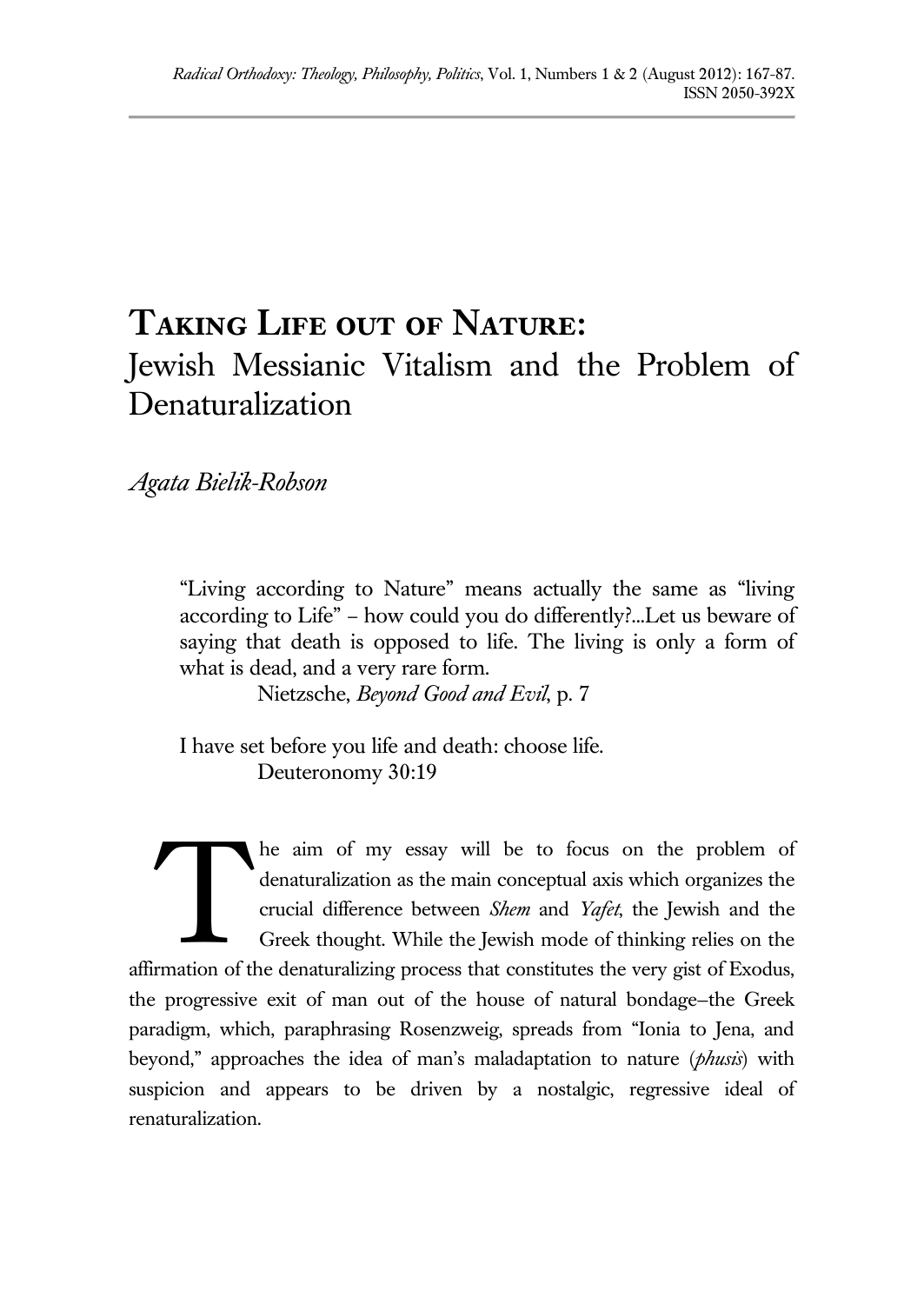Yet, the issue becomes more complex and the differences more dialectically intertwined when we juxtapose these two attitudes toward denaturalization with two, Jewish and Greek, concepts of life and attempt to translate this relation into the idiom of modern vitalism. The case of Nietzsche is particularly interesting here, for his ultimately modern "philosophy of life" is visibly torn between two irreconcilable perspectives: the tragic and the messianic. While the tragic perspective encapsulates life within the natural cycle of life-towards-death, where two powers, of becoming and perishing, check themselves in a perfect balance the messianic perspective, operating with the promise of "more life," sports an image of a denaturalized life-against-death, which manages to escape the natural equilibrium and create (I emphasize this word: *create*) a new form of living that no longer obeys the laws of nature.

According to the classical definition of Aristotle, *phusis* is a system of all beings that fall under the inexorable rule of cyclical alternation between *genesis* and *phtora*, generation and corruption; the rule which knows no exception. And while the conception of nature and natural laws will be changing during the intellectual history of the West, one general criterion defining the natural mode of existence will always remain: the idea of "natural necessity" which links birth and death in form of an insoluble knot. Whether as pre-Socratic *phusis* or as scholastic *natura*, nature is always defined in the light of this mysterious ambivalence: "What causes birth tends to cause death too." <sup>1</sup>

This necessitarian "secret" of nature is made absolutely clear in Nietzsche's vision of the eternal return of the same. Nietzsche indeed puts his finger on the natural *transcendentale*, when in *Gay Science* he openly opposes the changeable laws of nature and the unchangeable necessities of nature, and says that we must "beware of saying that there are laws in nature. There are only necessities."<sup>2</sup> It is the same fundamental necessity, as opposed to minor laws, which underlies the

<sup>&</sup>lt;sup>1</sup> The best speculative account of the history of the concept of *phusis* is given by Pierre Hadot in his book *The Veil of Isis* where he begins with Heraclitus, goes through Schiller and Nietzsche, and ends with Merleau-Ponty. The main subject of the essay is the "secret of nature" which "loves to hide." See Hadot, Veil, 1), i.e. the mysterious bond of inner natural necessities which organize every individual "growth" into a system of becoming and perishing. Hadot thus interprets the famous aphorism of Herclitus – *phusis kruptesthai philei* – as "what is born tends to disappear" or "what is born wants to die." Hadot, *Veil*, 11.

<sup>2</sup> Nietzsche, *The Gay Science*, 110.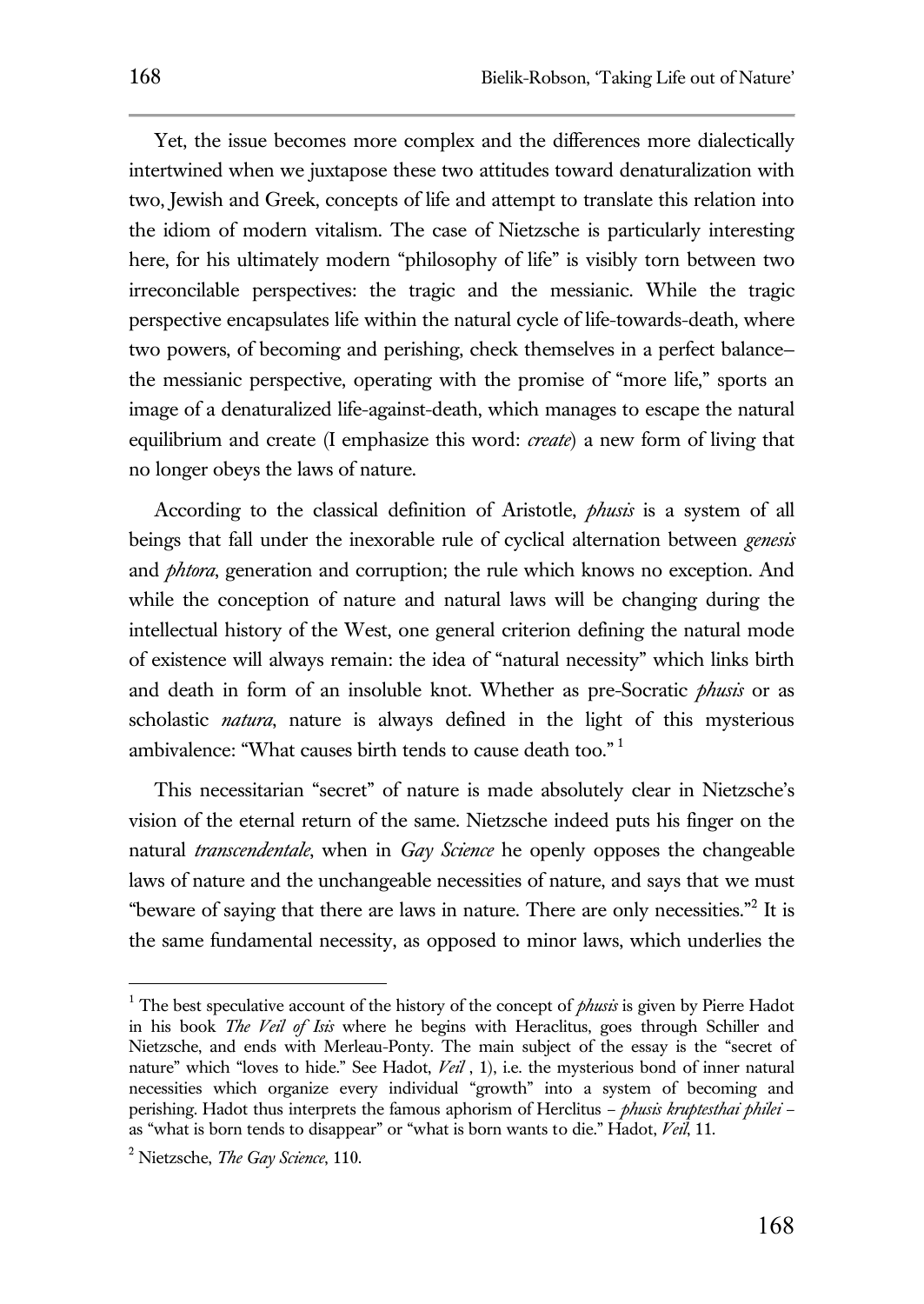$\overline{a}$ 

vision of life as an inexorable *Sein-zum-Tode*, first in German *Lebensphilosophie*, and then in Heidegger, who will explicitly resume the pre-Socratic notion of *phusis* in his metaphor of *die Erde*, the power of Being responsible for ruling the cyclical movement of beings, emerging from and disappearing into the dark abyss of *Seyn*. This natural *transcendentale* always implies cycle, repetition, immanent self-enclosure, and—last but not least - the guiding role of death which, in Anaximandrian formulation, constitutes the "just measure" of every life, and as such runs the timing of its sequence from birth to decay. It doesn't matter, therefore, if the post-Nietzschean Deleuze declares nature to be a "lawless" realm of the spontaneous hylozoic generation of beings, because Nietzsche himself had already very soberly set the limits for such a dubious emancipatory enterprise, by laying bare the ultimately necessitarian form of all possible immanence; nature may not have well defined laws, but it nonetheless is governed by necessity.<sup>3</sup>

This transcendental concept of *phusis* designates a paradigmatic point of reference for the whole Western philosophical tradition. But it is also a paradigmatic point of reference for the Jewish critique of this tradition, which they rightly perceive as the very gist of *Hokhmah Yevanit*, "the wisdom of the Greeks": indeed, as Rosenzweig put it, spreading "from Ionia to Jena." The fateful infatuation of philosophy with nature becomes a frequent target of many polemical interventions of Jewish modern thinkers who tend to perceive nature as a homeostatic isolated system operating with the economic minimum of energy, where all powers keep themselves in mutual check. For Scholem, Taubes, Benjamin, Adorno, and (last but not least) Harold Bloom—nature is simply "boring": it is a dullest and least inventive form of minimal existence

<sup>3</sup> The rest of Nietzsche's anti-theological diatribe from *Gay Science* goes as follows: "... there is no one who commands, no one who obeys, no one who transgresses. Once you know that there are no purposes, you also now that there is no accident; for only against a world of purpose does the word 'accident' have a meaning. *Let us beware of saying that death is opposed to life*. The living is only a form of what is dead, and a very rare form. *Let us beware of thinking that the world eternally creates new things*... When will all these shadows of god no longer darken us? When will we have completely de-deified nature? When may we begin to naturalize humanity with a pure, newly discovered, newly redeemed nature?" (ibid., my emphasis). Needless to say, this *de-deified* nature, deprived of all features of "creatureliness," becomes immediately once again *divinized* and turned into a necessitarian goddess who rules everything with iron hand of death; this elevation of death to the only "natural necessity" and its instant sacralization is confirmed by Hadot as one of the most ancient religious views of *phusis* which "loves to cover itself with the veil of death." Hadot, *Veil* , 7.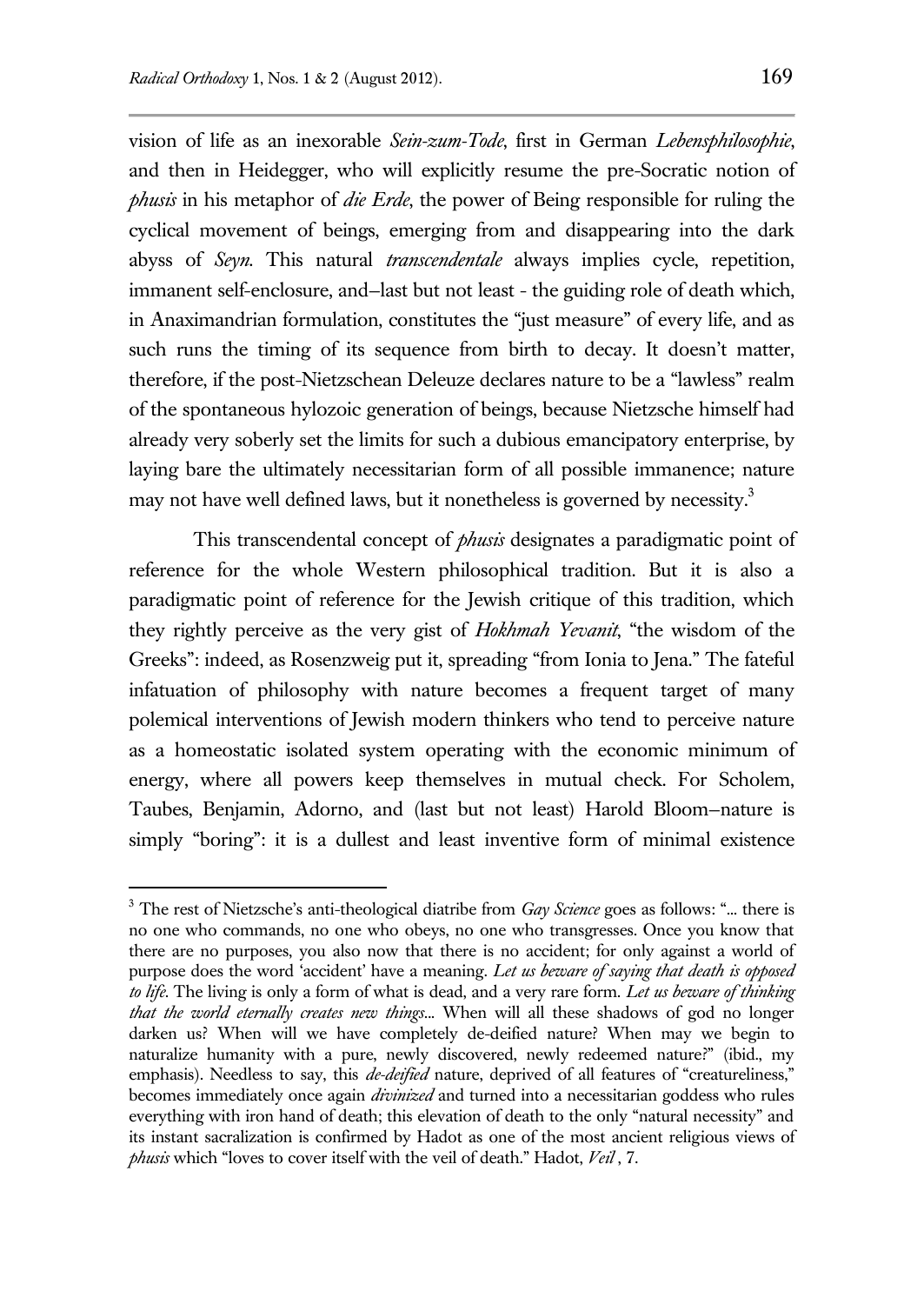which merely "piles life upon life" and allows for no true creation, stifled in advance by the principle of balance and compensation. $4$  But they do not criticise nature as "enemies of life" or "priestly vengeful spirits," as Nietzsche, Heidegger, or Deleuze would like to dismiss them. Quite to the contrary, they criticise nature and praise anti-natural revelation not against, but for the sake of life. For all of them, revelation constitutes a welcome denaturalizing shock which breaks the homeostatic balance of the closed natural system and sets living beings on the move—making thus a much more dynamic use of life, closer to the intent of the initial act of creation. They all depart from the passage from Deuteronomy where God, deceptively simply, says: "I have set before you life and death: choose life".<sup>5</sup> *Choosing life* means here more than just taking the side life in its opposition to death. It means taking life out of the context where life and death lie bound with each other in the secret bond of *phusis*; it means—taking life out of nature. $6$ 

 $4$  The hostility to nature as the least inventive system of beings, deprived of true ethical laws and purpose – just "sitting there," hopelessly and aimlessly—is such a frequent motif in Jewish writings of all ages, from Mishna to Derrida, that it is impossible to give a full account of this position here. I will just illustrate it by two examples of modern Jewish philosophy, especially concerned with the issue of life, namely: Henri Bergson and Hans Jonas. In their philosophy of biology, they both build a clear opposition between two forces of life: the conservative, self-repeating and inertial system of preservation (which tends towards necessities and laws) and the progressive, innovative force of ongoing creation (which is creation proper, i.e. capable of creating truly new forms, not just forms potentially preexisting). But there is no lofty secret hidden in the former which only sustains the circulation of birth and decay; the mystery now travels on the other side, where the proper *creative evolution* takes place. On this understanding, "nature" as a self-preserving system is nothing but a *tautology*, a boring and not at all mysterious self-evidence of being which, in order to be, must preserve itself in a form of repetition. Hans Jonas says: "The foundation of all order in nature, of any nature at all, lies in the laws of conservation. But these have come to govern because it is only self-conserving reality that conserves itself. This tautology explains the lawfulness of nature as it is given to us: nature itself is already a result of selection, a universal result which then posits rules for further, more specific, and local selections"; Jonas, *Mortality and Morality*, 168.

 $5$  Deut, 30:19.

<sup>6</sup> This is precisely why in *Occidental Eschatology* Jacob Taubes can define revelation as most of all a "reminder of creation," which throws the human subject out of the rails of his natural slumber, and— accordingly—define nature as the state of forgetfulness of the creative and revolutionary principle of the beginnings. The same motif can be found in Erich Gutkind who in his book *Choose Life* nicely summarizes the discursive atmosphere of the group of the German Jewry in between the wars (Landauer, Buber, Bloch, Benjamin) which decided to redefine "philosophically" the main points of the Hebrew Bible, thus steering away from both the Greek conceptuality and the Rabbinic form of Judaism: "The Jewish revolution restores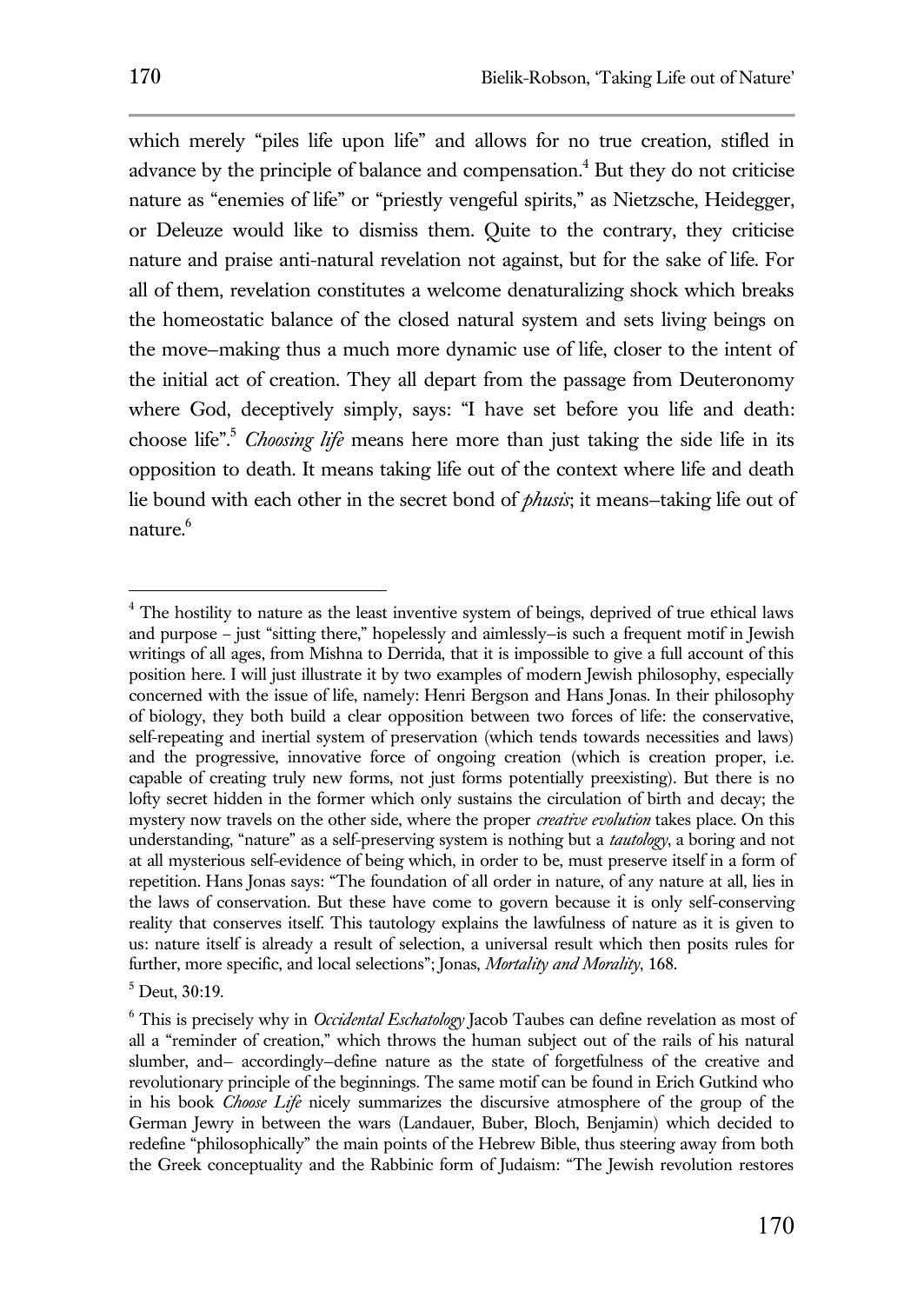#### **Nietzsche's Modernity**

I say that Nietzsche's *Lebensphilosophie* is ultimately modern because it draws on all metaphors of life, operative in the Western modernity, by causing them to clash with one another. What makes Nietzsche paradigmatically modern is precisely this muddled mixture of idioms which reveals *modernitas* as en epoch in transition, an era of a constant *self-overcoming* (*Selbstüberwindung*). In Nietzsche, we can thus see in its clearest form the modern infatuation with nature as the newly recovered divinity of the benevolent balance of powers, which Enlightenment restored to her cult against the capricious and imbalanced God of Christian nominalism—but we can also see an impatience with this system of natural self-regulation, which leaves no room for life's truly artistic inventiveness, by condemning it to the eternal return of the same. Nature, Life in general, written capital L, is for Nietzsche a goddess of the sacred life-cycle, presiding over the constant hecatomb and renewal in the abundance of generation—but it is also a limit, an impossibility of a true creation, in which Nietzsche, as an Artist, locates his vision of a life properly individuated and fulfilled.

Nietzsche's overinvested, self-contradictory love of nature wants nature to deliver what she cannot deliver: *creation instead of generation*. Where Nietzsche fails most, it is precisely in his attempt to substitute generative abundance, where life always copies the same, ever recurring paradigm of birth and decay, for creativity, where something truly new appears, discontinuous with the previous set of conditions. Thus, when he makes nature say in *The Zarathustra* - "And this secret did Life herself tell to me. 'Behold,' she said, 'I am *that which must always overcome itself*<sup>27</sup> – only apparently makes he a room for an artistic "invention of the other." In fact, what Nietzsche implies is a typically tragic praise of the *untergehen*, the self-sacrificial dying in the right time – for the sake of Life's allegedly creative force (*schaffende Kraft*) of spitting out new beings: "I would rather go under than renounce this one thing: and verily, where there is going-

the growth, man's never ending transcendence of himself. Revolution and transcendence are very much akin. The equation: transcendence-revolution may restore both terms to their fullest efficacy; it is a mutual reevaluation"; Gutkind, *Choose Life*, 74.

<sup>7</sup> Nietzsche, *Thus Spoke Zarathustra*, 99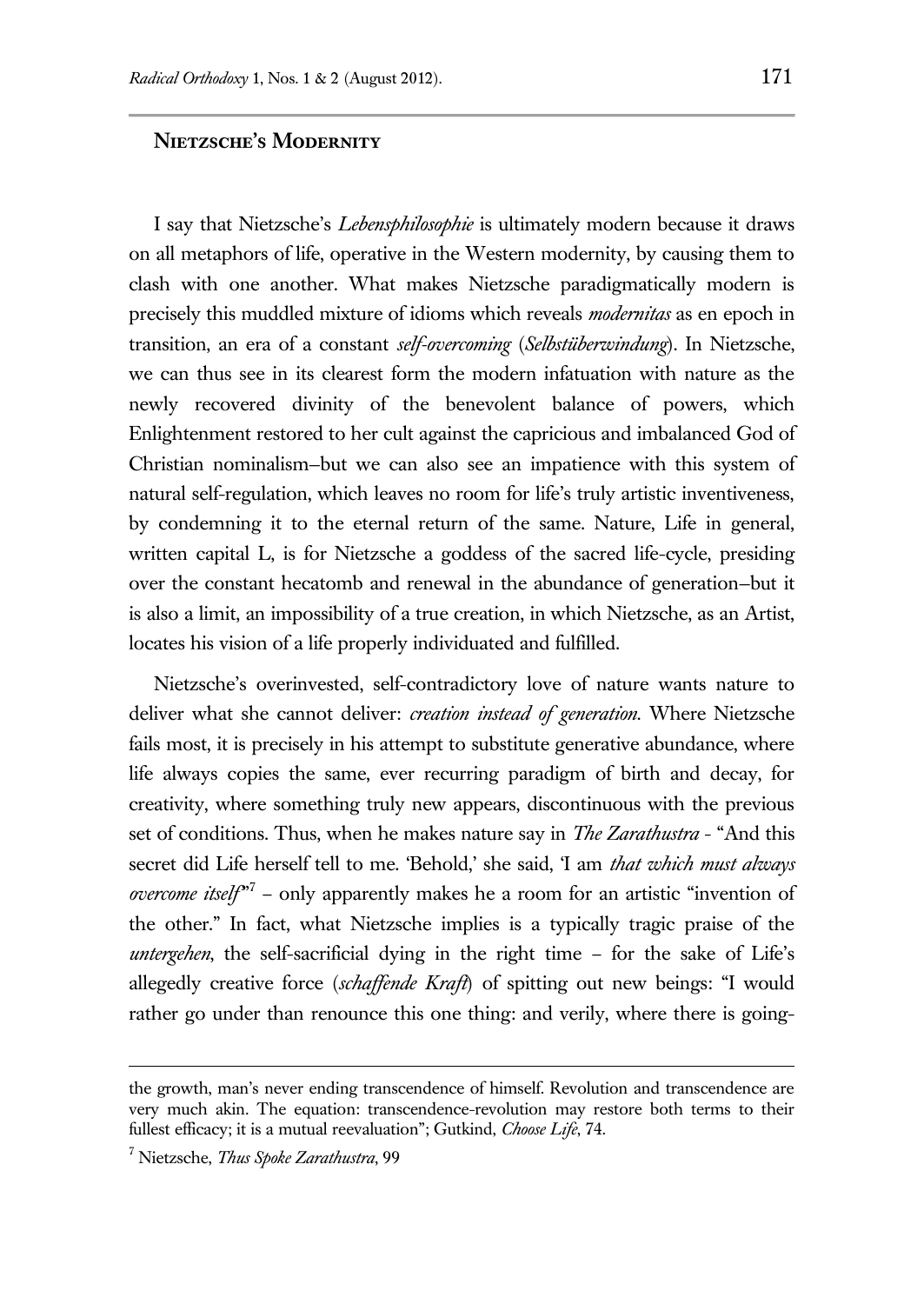under and falling of leaves, behold, there life sacrifices itself – for power!"<sup>8</sup> Yet, this *schaffende Kraft* and its vital power is nothing but a generative waste, the same terrible idle squander which abhorred Schopenhauer, and no rhetorical twist on the Schopenhauerian diagnosis, performed by Nietzsche, can disguise its meaningless futility and horror.

But Nietzsche himself is often more than aware that he is failing in the contest with his teacher, Schopenhauer, especially when he dreams of life's other, more radically creative possibilities: "To live – he asks dramatically in *Beyond Good and Evil* - is not that just endeavoring to be otherwise than *this* Nature?"<sup>9</sup> Even Nietzsche, the greatest self-professed naturalist of all times, grants himself the messianic *Schwärmerei* of taking life out of nature, of breaking the iron cage of natural necessities – not against life as such, but for life's sake, for augmenting its vital powers. Yet, his freely chosen "Greek" idiom does not allow him to see this clearly; its gravitational force tends towards seeing life as necessarily coextensive with nature only ("*Living according to Nature* means actually the same as *living according to Life* – how could you do differently?", ibid.), and, accordingly, towards seeing every effort of denaturalization, i.e. of taking human existence out of nature, as the act of an ascetic renunciation of life. Either one says Yeah to both powers and necessities of nature ("the power of indifference", ibid.), which makes him a vitalist – or one says No to life in its natural form, which immediately makes him an anti-vitalist, a Thanatic "lifedenier," or, in Nietzschen words, the "greatest enemy of life, the ascetic priest."

It was precisely against this staple double association of life with nature and denaturalization with life-negating askesis that Jewish thinkers made their greatest critical contribution to the late modern thought. Absolutely pioneering in this respect is the work of Walter Benjamin, who openly criticized German followers of Nietzsche, coming under the heading of *Lebensphilosophie* for their misconception of life and its creative powers. Benjamin's critique of Dilthey, constituting one of the leading motifs of *The Origins of German Tragic Drama*, as well as his early essay "Critique of Violence," reproaches him for depicting "the creative force of history" (*die Schaffende Kraft der Geschichte*) as nothing else than

<sup>8</sup> Ibid., 100.

<sup>9</sup> Nietzsche, *Beyond Good and Evil*, 7.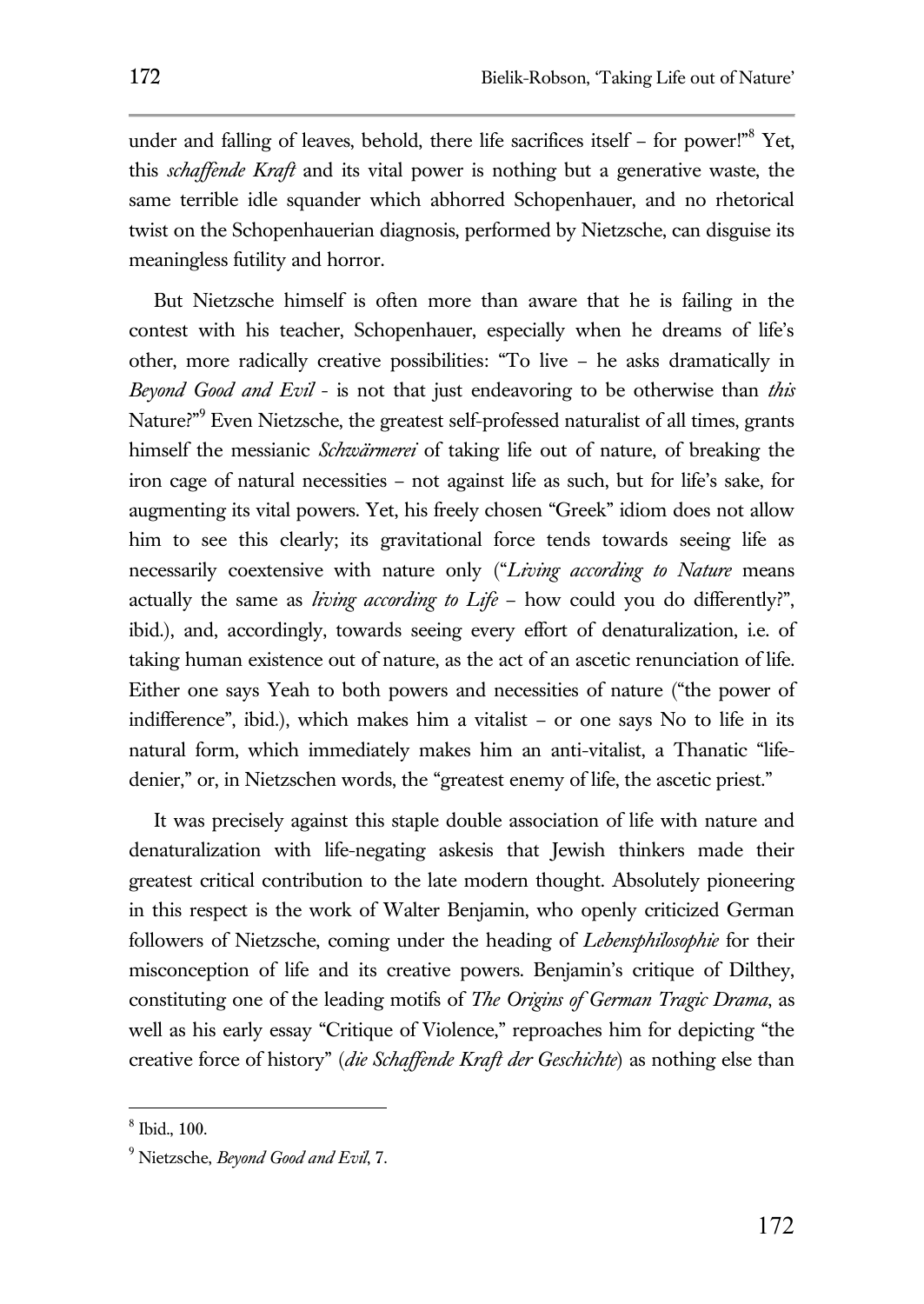"the generative force of nature," and thus for deepening the Nietzschean confusion which obfuscates this essential distinction. In championing a different, less naturalistic concept of life, Benjamin draws on the Hebrew sources and introduces a notion alternative to that of nature, namely "creatureliness" (*Kreatürlichkeit*) as a category denoting a special condition of a created, not just generated, life. Contrary to the Greek understanding of *phusis* as the selfregulating totality of "becoming and disappearing," creatureliness is a wider category that allows to speculate about life outside the confines of the restraining totality nature and under a new light of revelation. But it also allows to rethink the position of a denaturalized human being, conceived no longer as an "outcast of nature," a "life-denying" being diminished in natural vitality, but rather as, in Benjamin's words, *ein Fürsprech der Kreatur*, a "spokesman of creation," representing for the whole of the living a possibility of another – better, freer, blessed - life.<sup>10</sup> A life according not to the principle of natural generation, but a life according to the principle of creation: the double bind of the creaturely existence, destined not just to be created, but also - to create.

Perhaps, the best way to approach this creaturely concept of life, which struggles against the confines of mere *physicality* and tries to emancipate life from the naturalistic biologism, is to refer to one of the more enigmatic but also potentially very fertile passages in Derrida, who in his commentary on Benjamin's essay "Critique of Violence," defines it as follows:

This critique of vitalism or biologism… – says Derrida in "Force of Law" a propos Benjamin's vehement rejection of German *Lebensphilosophie* – here proceeds like the awakening of a Judaic tradition. And it does so in the name of life, of the most living of life, of the value of life that is worth more than life (pure and simple, if such exist and that one could call natural and biological), but that is worth more than life because it is life itself, insofar as life prefers itself. *It is*  life beyond life, life against life, but always in life and for life.<sup>11</sup>

This highly dialectical notion of life, struggling against its merely natural manifestation, but always for the sake of its redeemed, intensified form, can

<sup>&</sup>lt;sup>10</sup> Benjamin, "Der Erzähler. Betrachtungen zum Werk Nikolai Lesskows," 463.

<sup>11</sup> Derrida, *Acts of Religion*, 289; my emphasis.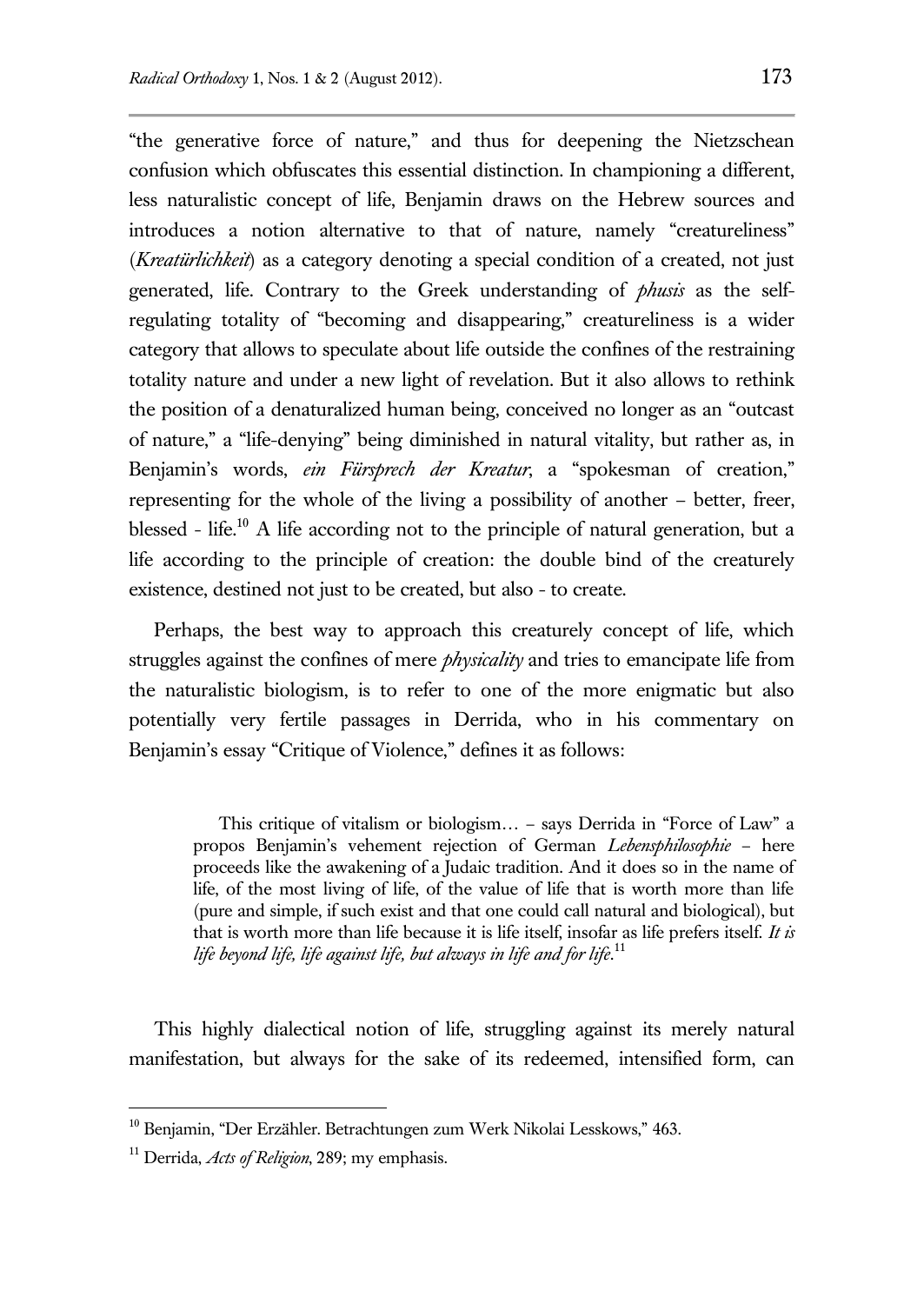become a motto to my reflections here. Using Nietzsche's paradigmatically modern philosophy as the battlefield of two contradictory visions of life, I would like to propose the notion of the *messianic vitalism* which confirms the process of denaturalization as a positive possibility of "life-enhancement" – against the Greek prejudice, which insists on perceiving denaturalization as the "ascetic" moment of life-negation. In doing so, I will focus on the latest follower of the Benjaminian line, Harold Bloom. In *The Book of J*, Bloom's highly original interpretation of the earliest texts of the Hebrew Bible, he also offers an intriguing – Jewish and psychoanalytic at the same time - reading of Nietzsche. In Bloom's critique, Nietzsche comes out as a typically modern thinker: selfcontradictory, baffled, reluctant, and altogether unaware, but still an *ally* of the denaturalized creaturely life which lives in the state of deviation – Bloom says: *clinamen* - from everything natural.<sup>12</sup>

# **Exodus from Tragedy**

A more detailed discussion of Nietzsche is inevitable here, mainly for the reason that Bloom, although a self-declared Jewish thinker, has blinded his sight by sticking to Nietzschean arguments for much too long. For a very long time, remaining both a Jew and a vitalist simultaneously appeared to Bloom as impossible as squaring the circle: while reading his middle period works (as *Anxiety of Influence, Map of Misreading*, or *Kabbalah and Criticism*) we can see how he palpably struggles to keep both these strains of thought within one theory and how he nonetheless fails every time. It is only later, in the eighties, that Bloom begins to work on the different, "early Hebrew" notion of vitalism that will finally say farewell to the Nietzschean concept of life based solely on natural power – yet, the retrospective projection we propose here is not completely unjustified. Bloom's growing impatience with Nietzsche, which

<sup>&</sup>lt;sup>12</sup> Nietzsche, both a precursor and an antagonist, figures in all theoretical writings of Harold Bloom, but the most spectacular appropriation of his thought appears in *The Book of J*, where Bloom takes up the Nietzschean notion of "God as an artist" and projects it on the early Hebrew image of divinity. It is also in this book where Bloom offers his interpretation of the Jewish blessing, *l'chaim*, as "the promise of more life"; Bloom, *The Book of J*, 2.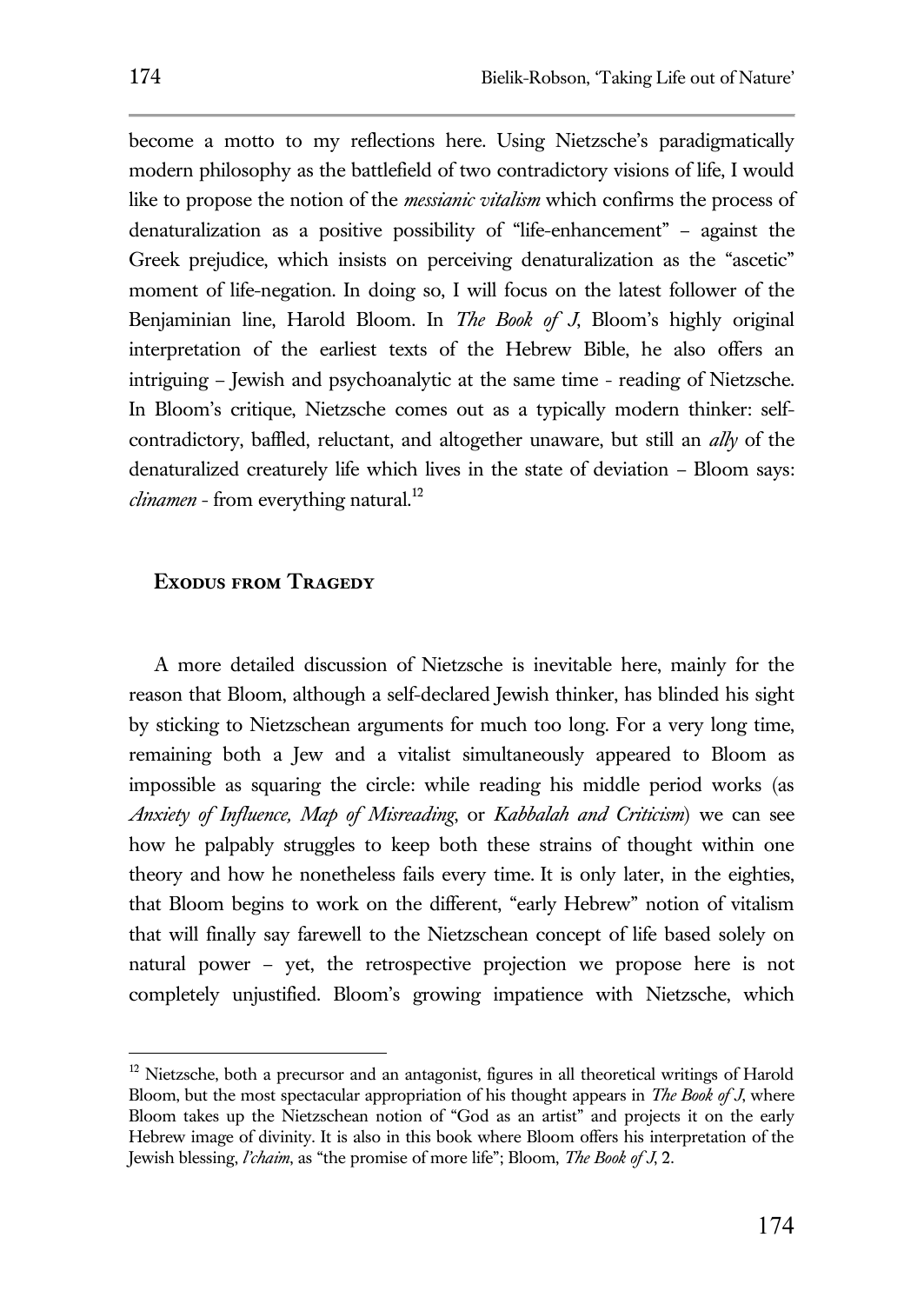culminates in "Freud and Beyond," the famous essay from *Ruin the Sacred Truths!*, is mainly due to the *aporias* created by his own antithetical criticism that could not be resolved on the ground of purely Nietzschean vitalism. Thus, although in *The Anxiety of Influence* Bloom continues to use Nietzsche's distinction of active and passive sin, coined by him in *The Birth of Tragedy*, he already implicitly disagrees with him and perceives "the Semitic sin" as a refined and in consequence far more militant version of the agonistic stance in which man is capable of expressing his "vital powers". In one of the most controversial fragments of *The Birth of Tragedy* Nietzsche proposes to distinguish the Greek wisdom on life against the Jewish unwisdom on life in the following way:

> The legend of Prometheus is indigenous to the entire community of Aryan races and attests to their prevailing talent for profound and tragic vision. In fact, it is not improbable that this myth has the same characteristic importance for the Aryan mind as the myth of the Fall has for the Semitic, and that the two myths are related as brother and sister... Man's highest good must be bought with a crime and paid by the flood of grief and suffering which the offended divinities visit upon the human race in its noble ambition. An austere notion, this, which by the dignity it confers on crime presents a strange contrast to the Semitic myth of the Fall – a myth that exhibits curiosity, deception, suggestibility, concupiscence, in short a whole series of principally feminine frailties, as the root of all evil. What distinguishes the Aryan conception is an exalted notion of active sin as the properly Promethean virtue... The Aryan nations assign to crime the male, the Semites to sin the female gender; and it is quite consistent with these nations that the original act of *hubris* should be attributed to a man, original sin to a woman. 13

Putting aside all the sexist and anti-Semitic innuendos, this passage tells us about two kinds of primal sin that begin the human odyssey. The Greek version of disobedience differs from the Jewish one in its tragic clarity: gods were cheated, gods want their revenge, and humans have to suffer either way, with or without the stolen fire. Whereas the Hebrew "passive sin" is "reactive" in creating a halo of mysterious, no longer conscious anxiety: the contradicted

<sup>13</sup> Nietzsche, *The Birth of Tragedy*, 63-4.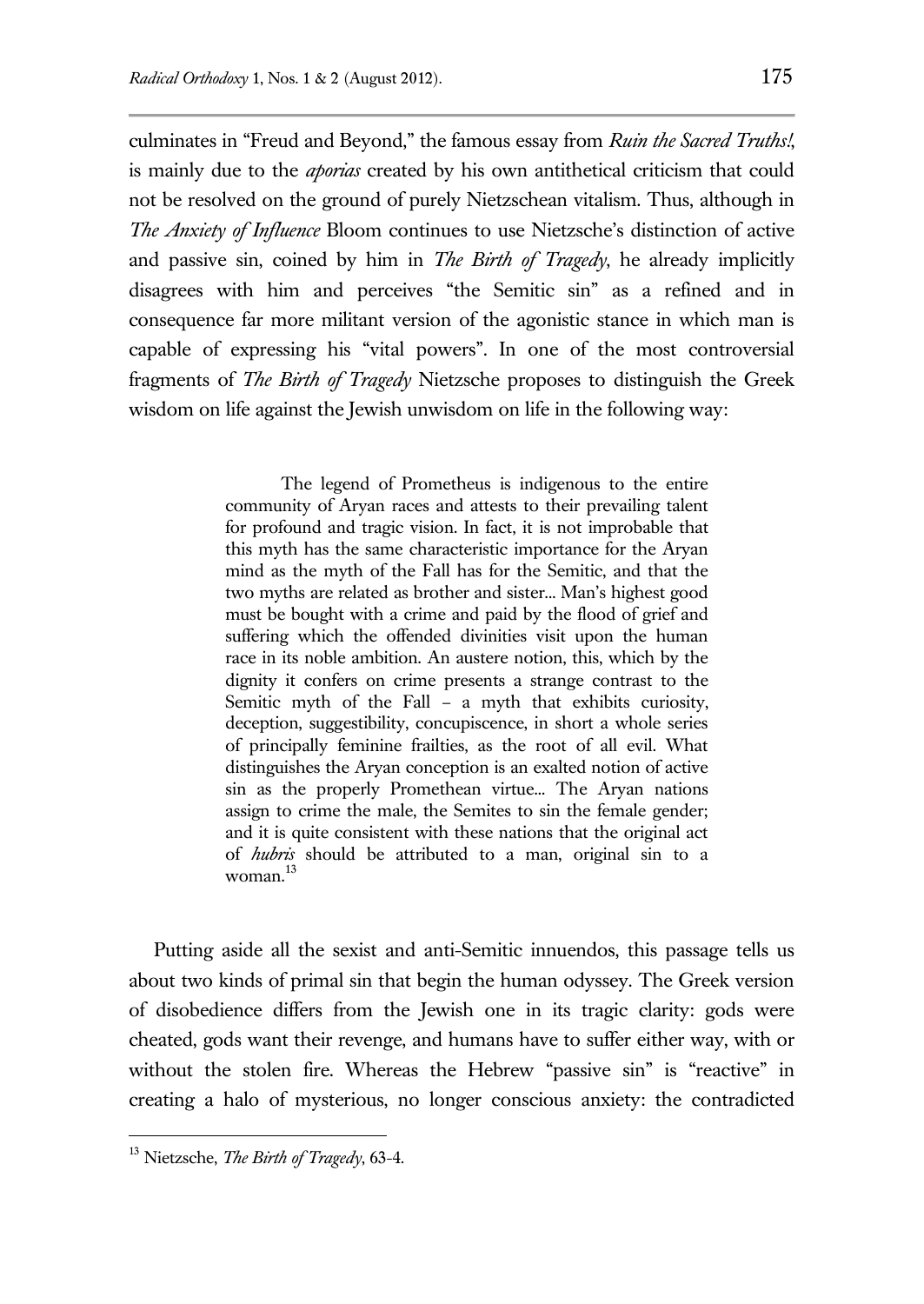God, far from being the transparent agent of Greek tragedy, becomes internalized as a figure of a pressing moral commandment. Greek manliness, therefore, consists in brave fidelity to Prometheus: given the chance to repeat his sin, Aryans would have done it again and would bravely accept the fateful necessity of punishment. While Semitic cowardice lies in the repentance which their passive, weak sin had created: if only they could, Jews would have piously revoked their trespass, but would also plead, in a feminine way, for the alleviation of the punishing verdict.

This is hardly an alliance for Harold Bloom. Everything Bloom tells us in *The Book of J*, which constitutes his highly original reading of the earliest texts of the Hebrew Bible, blandly contradicts Nietzsche's flippant dismissal of the non-Aryan, female passivity of "Jewish sin." In Bloom's account (which closely mirrors the traditional midrashic approach, very far removed from the Paulian-Augustinian insinuation into this biblical story an original sin of mankind) it isn't even a *sin*: first, it is a childish misbehavior of defiance, which slowly and gradually matures into an agonistic attitude that finally surpasses everything the Greek *hubris* ever produced. Such mature agonistic attitude is best represented by the figure of Jacob, Bloom's favorite Hebrew hero. Jacob's determination to cheat his own natural fate, which destined him to be only the second son, forms an image of a high-willed pride preparing itself to crush the forces of destiny, and thus to *get out* of the tragic condition, this Greek predicament of ultimate restriction, which builds a sublime halo around nature's bare necessities. The Greek active sin may therefore consist in triggering the tragic course, in which the singular outburst of life clashes with its inevitable limitation, yet the Hebrew sin aims at something else: it may consent to diminish the eruption of vitality by a sense of guilt and anxiety, created by the supernatural superego, but always in order *to cross a limit*, and to "pass forth." The Greek sin inaugurates the tragic scene where the same drama is played over and over again: the unrepressed life meets its inevitable doom in the blind, all-leveling verdict of *Ananke*. Whenever it says Yes to life, it is always in the same, repeatable form: birth, hubris, retaliation of fate; hence the Greek, "manly" *Ja-Sagen* lies in its power of endurance, in accepting the tragic predicament of life which inevitably closes itself in the naturalistic circle of *genesis* and *phtora*, becoming and corruption. Whereas the Jewish sin internalizes punishment, saying No to life in its immediate natural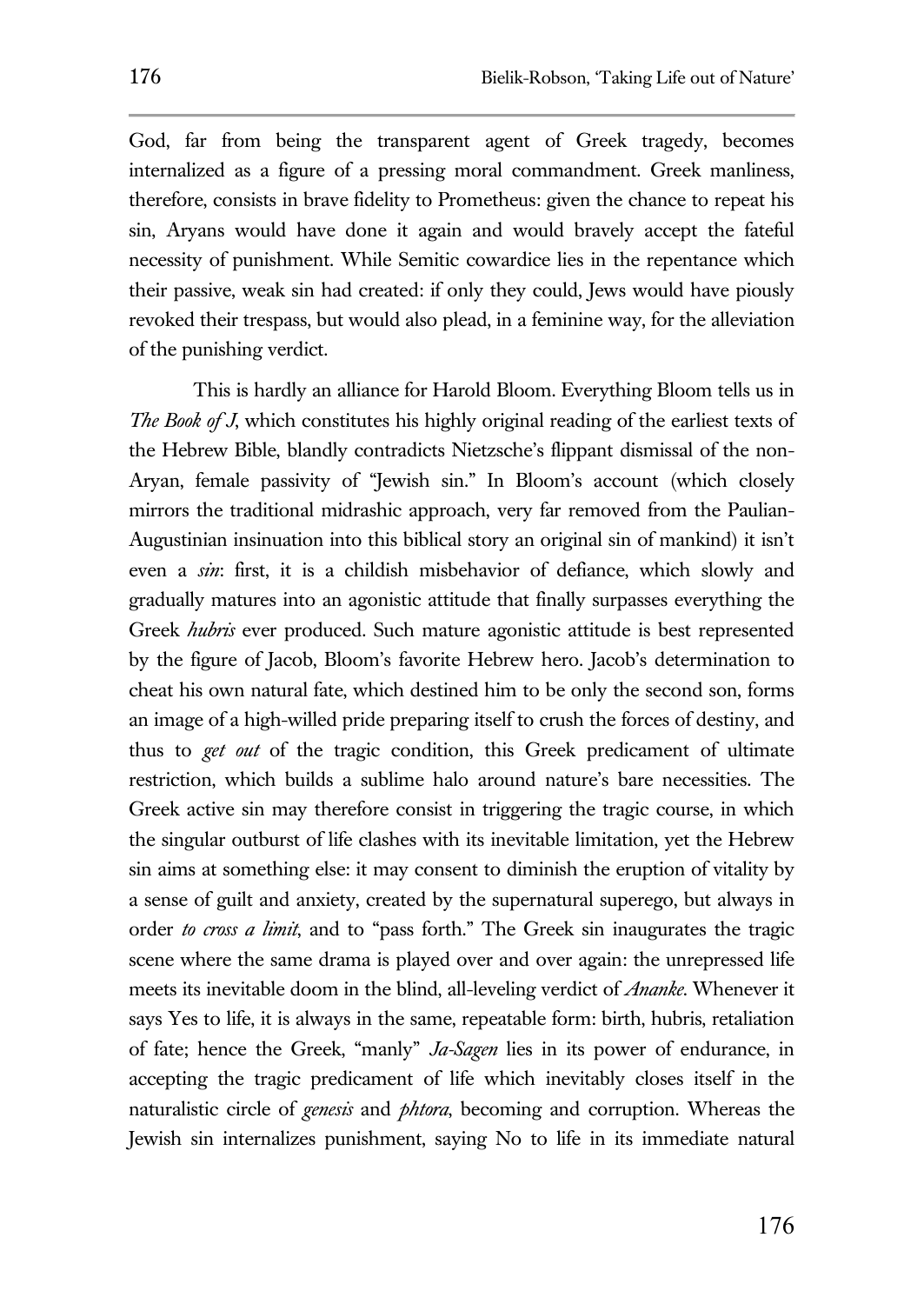form, and thus changes the idea of life itself, by producing a whole new sphere of denaturalized possibilities Nietzsche himself - although later, in *The Genealogy of Morals* - calls very aptly "an abundance of tender Yeses":

One already understands me: this ascetic priest, this apparent enemy of life, this denier – precisely he belongs to the altogether great conserving and Yescreating forces of life… The No he says to life, his No, brings to light, as if by magic, an *abundance of tender Yeses*; yes indeed, even when he wounds himself, this master of destruction, of self-destruction – *it is henceforth the wound itself that compels him to live*. 14

### **Vitality of Tender Yeses**

l

"The wound that compels him to live" is, as Nietzsche rather helplessly attests, the most "striking effect," which, instead of issuing in one decisive No thrown against the whole world of the living, produces the halo of mysterious "tender Yeses." It is a trauma, which breaks the cycle of natural existence, but it is not purely destructive or deadening; to the contrary, its repressiveness directed against natural form of life brings a paradoxical intensification of life which only then becomes truly "compelling": both exciting and imperative. This notion of enlivening and revelatory trauma (see again Taubes on the traumatic aspects of

<sup>&</sup>lt;sup>14</sup> Nietzsche, *The Genealogy of Morals*, 120-21; my emphasis. This salient difference between *Shem* and *Yaphet* has been well analyzed by Michael Walzer in *Exodus and Revolution* where he compares the notion of bondage in Hebrew and Greek thought. Greek mentality is tragic in a sense that it sees no escape from the bondage of fate and the only liberating feeling comes with kathartic recognition of this ultimate truth. Hebrews, on the other hand, created a paradigm of liberation which leads out of the house of bondage and thus forms a basic narrative of all revolutionary upheavals: "God's promise – says Walzer – generates a sense of possibility: *the world is not all Egypt*. Without that sense of possibility, oppression would be experienced as an inescapable condition, a matter of personal or collective bad luck, a stroke of fate... Anger and hope, not resignation, are the appropriate responses to the Egyptian house of bondage." Walzer contrasts the story of Exodus with Eurypides' *Women of Troy* which "describes a 'going out' that leads to slavery rather than to freedom": "Eurypides – he says – makes no moral judgment; at least, he makes no judgment of the slavery into which the women are led. The feeling that he means to evoke is pity, not anger or indignation"; Walzer, "Exodus and Revolution," 83-84; my emphasis.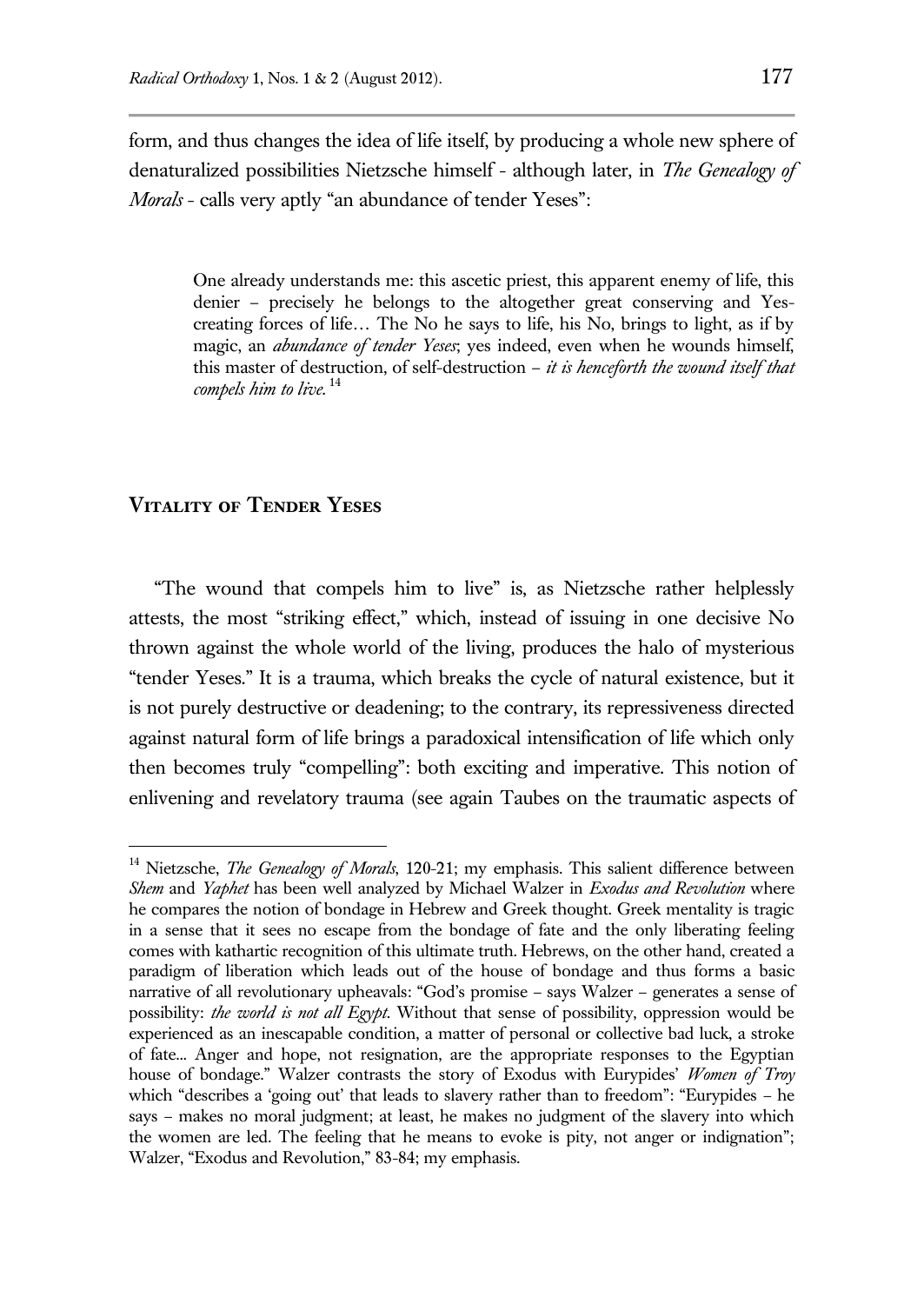Jewish revelation!) requires a substantial revision of Nietzsche's notion of vitalism, but also a serious modification of Freud's necessitarian economy of drives: the two sources Bloom wrestles with but still "props himself up on" in *The Anxiety of Influence*. If we are to believe that *askesis* and vitalism, negation and affirmation, may go hand in hand in order to create a new, denaturalized notion of life – the life called by Derrida *life beyond life, life against life, but always in life and for life*, strongly associated by him with the Judaic tradition - we have to cross beyond Nietzsche and Freud or, at least, submit them to powerful nondogmatic misreadings.

For *unlike* Nietzsche, who divides powers into active and reactive and calls only the former life-enhancing, Bloom does not hesitate to see more life where Nietzsche would see merely passivity of decadence. With a sole exception, however, and this exception is very significant for Bloom's implicit revision. In *The Genealogy of Morals* Nietzsche cannot but reluctantly admire the resoluteness with which the Hebrew priests turned the active power onto itself in order to *create*, as true artists indeed, consciousness and conscience:

> Whatever else has been done to damage the powerful and great of this earth – writes Nietzsche - seems trivial compared with what the Jews had done, that priestly people who succeeded in avenging themselves on their enemies and oppressors by radically inverting all their values, that is, by an act of the most spiritual vengeance. This was the strategy entirely appropriate to a priestly people in whom vindictiveness had gone most deeply underground... It [the ascetic ideal] signifies, let us have a courage to face it, a will to nothingness, a revulsion from life, a rebellion against the principal conditions of living. And yet, despite everything, it is and remains a *will*. 15

Bloom's revision begins with dialectical completion of Nietzsche's ambivalent and aporetic fascination with this strange kind of will which, "despite everything"

<sup>15</sup> Nietzsche, *The Genealogy of Morals*, 299. And although *The Genealogy of Morals* is peppered with unkind remarks about Jewish rancor which managed to overthrow the natural hierarchy of beauty and health, it is done in a "noble" spirit, i.e. with what the sublime Greeks used to call "agonistic respect" for a major enemy. In the conclusion of his essay Nietzsche says: "The Old Testament is another story. I have the highest respect for that book. I find in it great men, a heroic landscape, and one the rarest things on earth, the naivete of a strong heart. What is more, I find a *people*" (ibid., 281).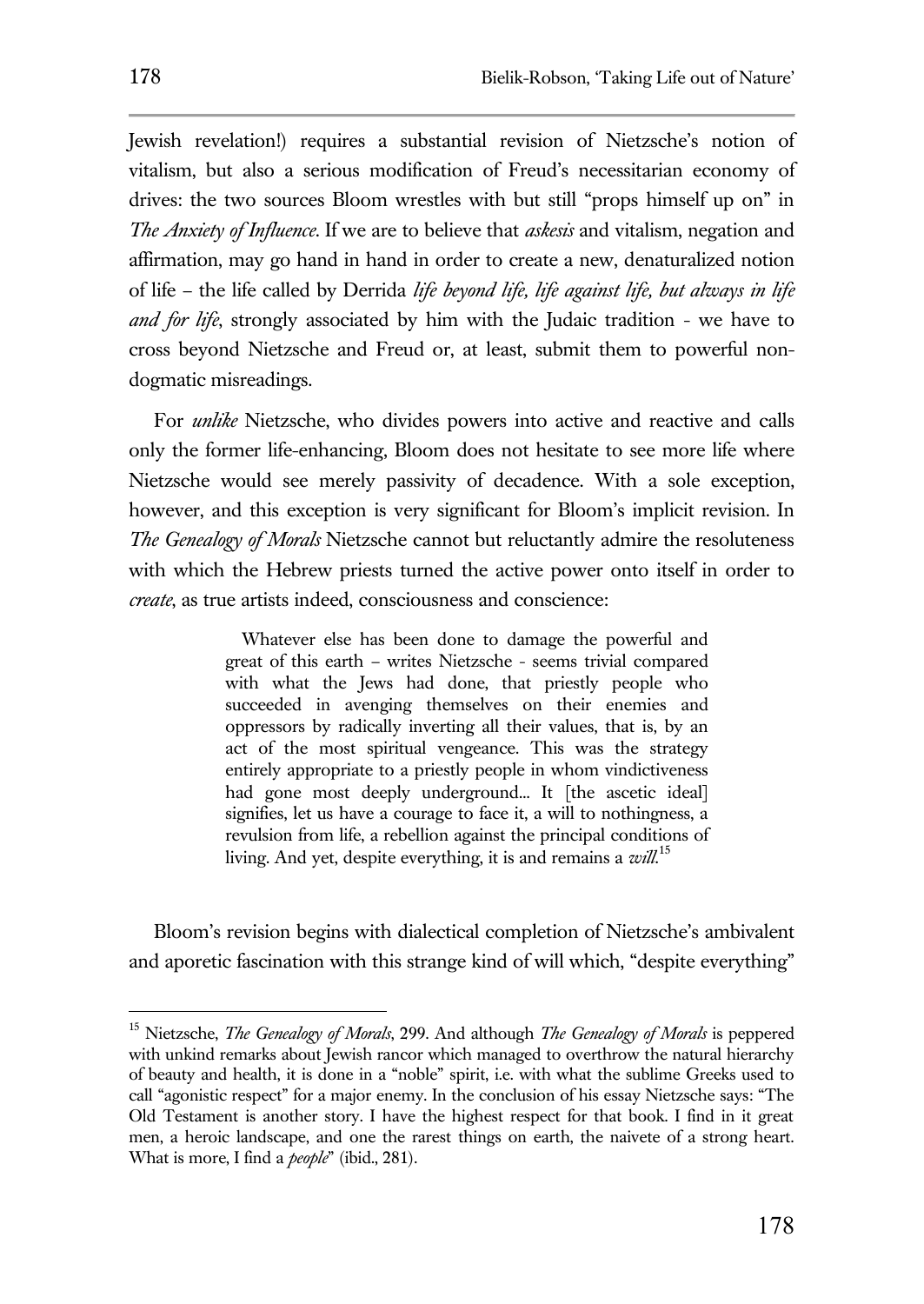he believes about health, power, and beauty, stubbornly remains what it is: forceful, high-willed, and in its distinctive wish to create "something truly new" (ibid.) boldly oblivious to natural constraints of health and sickness. Nietzsche's genealogical rhetoric is unstable and clearly demands such completion: stuck with his dogmatic naturalism, Nietzsche cannot find categories that would descriptively follow his inexplicable attraction to this weird, non-natural kind of will that refuses to say Yes to the circular logic of *phusis*, "the principal conditions of living." It should be nothing but "sick" and "morbid," yet, at the same time, it somehow strangely *transcends* the naturalistic opposition of sickness and health:

> But what about the sources of man's morbidity? – asks Nietzsche in one of the most hesitant passages in *Genealogy*. - For certainly man is sicker, less secure, less stable, less firmly anchored than any other animal; he is the *sick* animal. But has he not also been more daring, more defiant, more inventive than all other animals together? – man, the great experimenter on himself, eternally unsatisfied, vying with gods, the beasts, and with nature for final supremacy; man, unconquered to this day, still unrealized, so agitated by his own teeming energy that his future digs like spurs into the flesh of every present moment. $16$

In Bloom's interpretation, Freud's notion of the superego derives precisely from the same indeterminacy between the active and the reactive, the same ambivalence of sickness and health, life and death, when perceived from the naturalistic point of view which we try to abandon here. On the surface it might seem that it simply uses life against life in order to reach a self-cancelling effect; yet, in fact, the superego uses life in order to achieve a *different kind of life*, not the one associated with the id's spontaneous yet general *demands*, but the one enriched by the higher idea of *will*, teeming with future-oriented, proleptic energy and its infinite, singularized *desire*. This is why Bloom in *The Book of J* bases his "psychology of Yahweh" and his relentless vitalism not on the Nietzschean id but on the early Freudian paradigm of superego: "And it is precisely here, in one of the greatest ironies, Freud is J's descendant and is

<sup>16</sup> Nietzsche, *The Genealogy of Morals*, 257.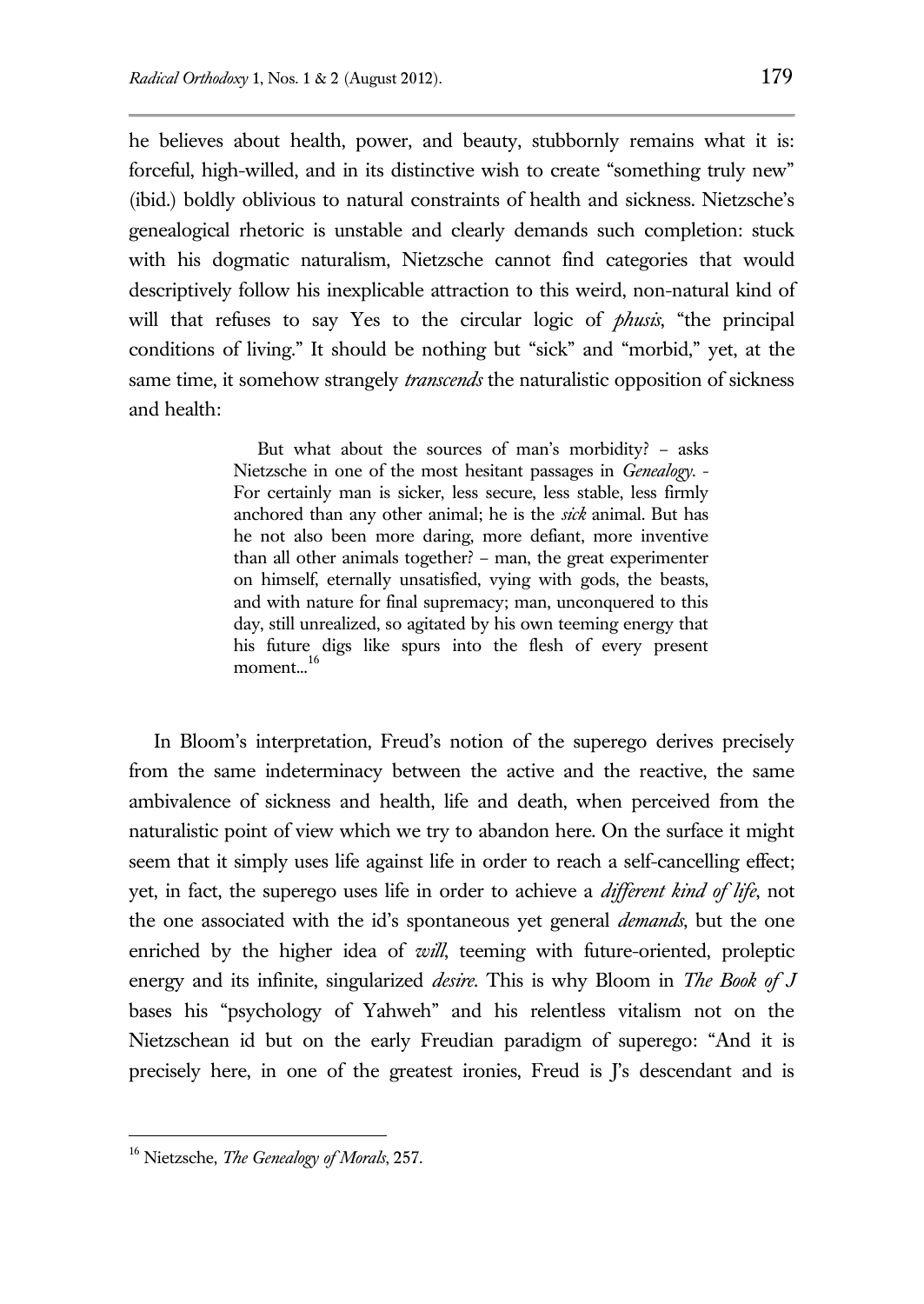haunted by I's Yahweh in the figure of Superego... the personality of Yahweh is one with the daemonic intensity of the Superego."<sup>17</sup>

This is precisely the gist of this *different* kind of vitalism that is offered by Bloom's misprision of the Book of J. Renouncing one's spontaneous needs for the sake of higher will is not exactly the Nietzschean version of crippling morality in which one abandons one's desires for the sake of obedience to norms. Superego appears here not as a Thanatic exercise of reactivity and asketic mortification, but as a manifestation of life that has traveled – or, in Jacob's way, "passed forth" - far beyond the barbarian vitality of the Nietzschean blond beasts. Vitality, therefore, may also lie in the power of repression, just as Jacob's highwilled vitality lies in his lameness which signifies the cost of "mere life" - and the vitality of his descendants lies in the way they work hard to model the chaotic realm of their natural wants (*yezer* being the Hebrew equivalent of the yet untransformed id), as symbolized by the loss of their foreskins, the curtailment of the primitive phallic power. It would seem, therefore, that once we shift from Nietzsche and his fascination with barbarian, naturalistic liveliness to early Hebrew vitalism with its "new version of the id," the paradox of a denaturalized life, which troubled Bloom's writings in the beginning, can be, at least partly, resolved. The simple Yes of the Nietzschean *Ja-Sagen* to the "physical" cycle of birth and death, shot through the prohibition to participate in the repetitive "ring of being," does not produce an equally simple negating effect; rather, it dialectically dissolves into a subtler halo of "tender Yeses." It is, therefore, not life itself, which gets negated, but only its natural, ring-like, hopelessly cyclical manifestation that binds its energy in a deadening compulsive repetition of *phusis*, the very model of the Freudian *Wiederholungszwang*. It is not life itself which is "damned" or "wicked", but merely this mechanical form of the eternal return of the same that constitutes the rhythm of nature.<sup>18</sup>

<sup>17</sup> Bloom, *The Book of J*, 305-306.

<sup>18</sup> This is precisely why Karl Löwith, in his *Meaning in History*, insists on an alternative translation of Psalm 12, 9 which contains the word "ring"; instead of rendering it as "On every side the wicked roam" (as in JPS Hebrew-English Tanakh) he proposes "The wicked move around in a circle" in order to emphasize the "futility and indignity" of such movement. It is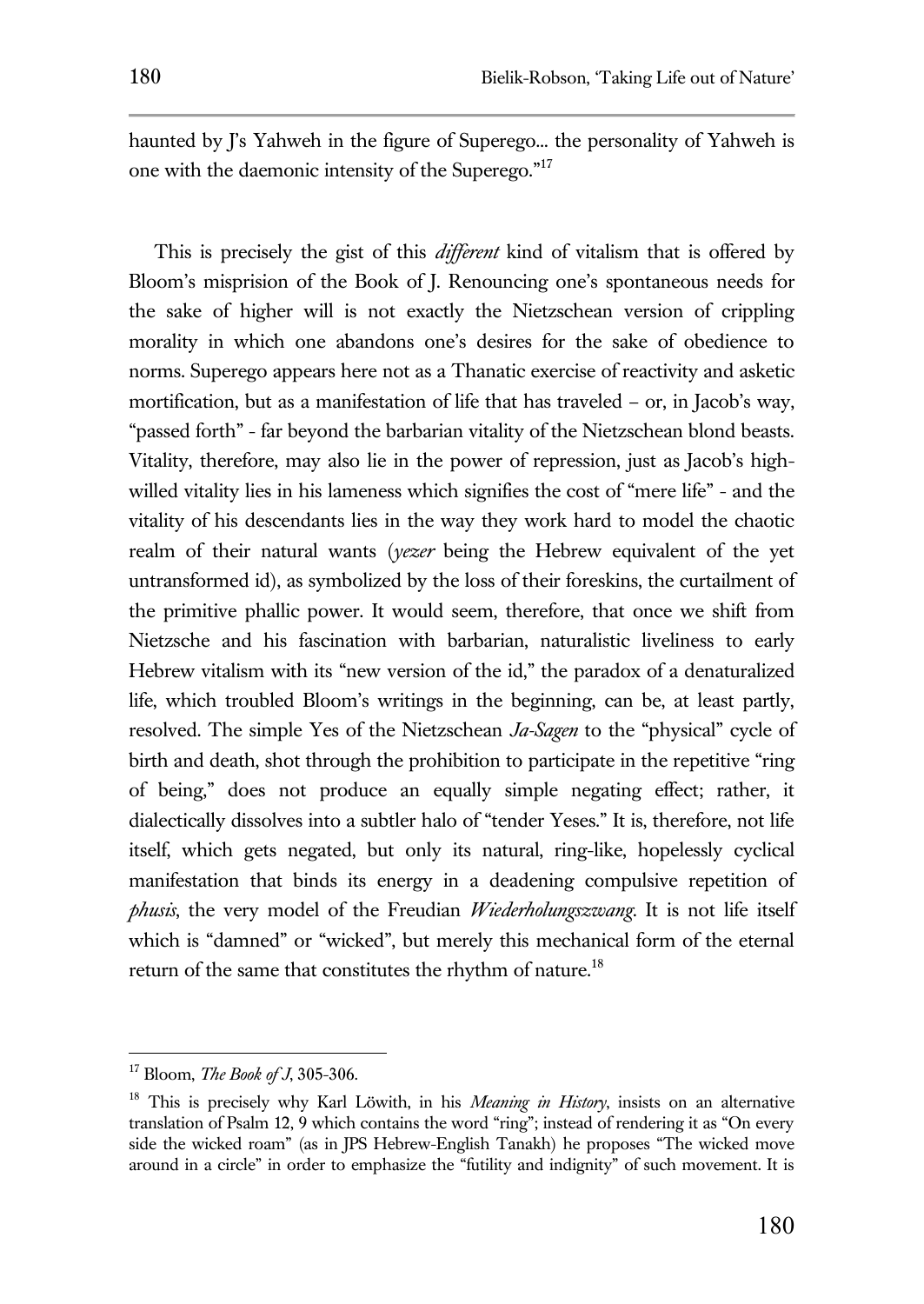And this abundance of tender affirmations is precisely the goal of Bloom's antithetical vitalism, drawn "out of the sources of Hebraism."<sup>19</sup> Bloom deliberately collates two ideals Nietzsche himself kept apart – the ascetic and the antithetical, knowing well that this separation is the very source of Nietzsche's insoluble antinomies. In the following fragment from *Kabbalah and Criticism*, which looks deceptively as a simple borrowing from Nietzsche, Bloom bridges this gap in one, seemingly innocuous maneuver:

> The ascetic ideal had kept man from nihilism, saving the will but at the expense of guilt, a guilt involving hatred of common humanity (with all natural pleasure). For the ascetic ideal is an interpretation, one that in turn inspires a change in the process of willing. This change signifies 'a will to nothingness, a revulsion from life,' *yet still a purposefulness*. *Life thus uses asceticism in a struggle against death*. Nietzsche, magnificently contrapuntal, attains a triumph in antithetical thought by declaring that to be ascetic is thus to be lifeaffirming. $20$

What Bloom calls here Nietzche's magnificent contrapuntality, allowing him to jump in one rhetorical move from the ascetic to the antithetical ideal, is, in fact, nothing more than Nietzsche's major contradiction he himself could not resolve, getting stuck, rather unproductively, with the traditional vitalistic notion of life as "natural life" (with all its natural, instinctual pleasures). The idea that "life uses asceticism in a struggle against death" and that "to be ascetic is to be life-affirming" is Bloom's (or, simply Jewish), but not Nietzsche's who, despite his inconsequential admiration for Hebrew priests, would always tend to maintain that asceticism is the struggle of death against life, even to the detriment of his

also important here that the Hebrew word for *teva*, "nature" shares the same root as the word "ring" - *taba'at.*

<sup>&</sup>lt;sup>19</sup> If not exactly the later, Talmudic Judaism, which might have some problems with such concept of unbridled vitality; *vide* Levinas! Yet, the fascinating topic of the relation between these two strains of Jewish thought – messianic vitalism, which invests in the "blessing of more life," and ethical Judaism, which concentrates on the teaching of the Law – goes beyond the scope of this essay. Suffice it to say, that I don't find this relation as antagonistic as it may seem *prima facie*; messianic vitalism, as I try to show it here, does not reject Law; it merely does not use it as an ascetic device, but rather as a "ruse of life" which in the end turns out to be "life-affirming."

<sup>20</sup> Bloom, *Kabbalah and Criticism*, 51-52; my emphasis.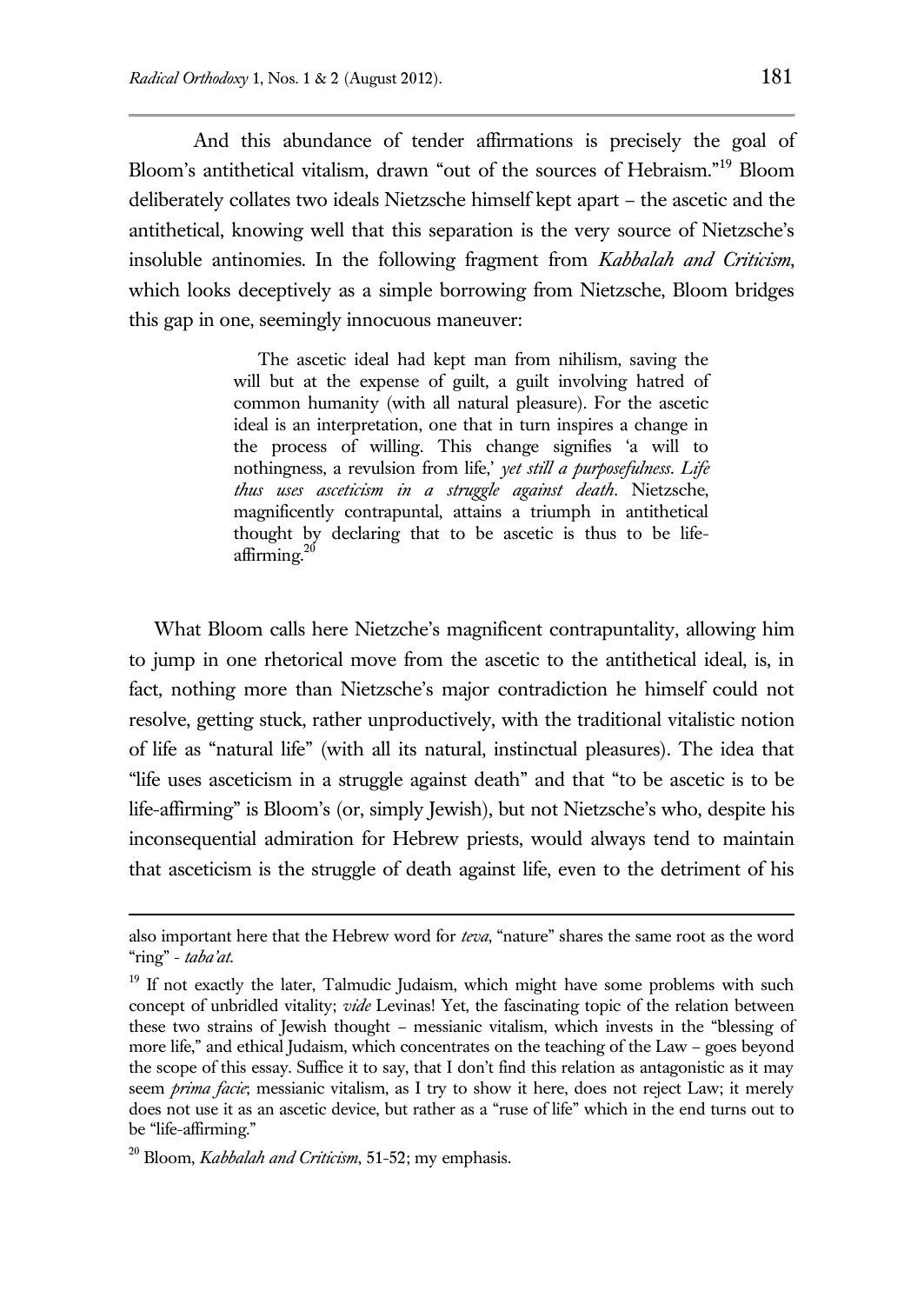own theory. But *when askesis becomes antithesis*, the image of life torn between natural instincts and the artificial superegoic demands, suddenly gains clarity: what initially, i.e. in the Greek eyes, appeared as an oppression of natural life by the constraints of morals, turns into a Jewish vision of liberation of life from the oppressive bondage of nature. It is precisely this radical *Gestaltswitch* of perspectives that allows Bloom to transform Nietzsche's incoherent notion of the ascetic ideal into an antithetical life-affirming vehicle of restless "passing forth," which produces "the wish to be elsewhere" – rather in the desert than in the fake fullness of *phusis* - the *exodic* desire of displacement. From the point of view of this liberated "more life," which initiated a "change in the process of willing," the natural existence, which lacks this sort of vitalistic inventiveness, seems nothing more than just a contemptible "mere life," unworthy of any nostalgic glorification.

## **The Agon with the Vital Order: Revision of Freud**

But this revision of Nietzsche cannot be complete without a thorough misreading of Freud. Since in his interpretation of the Book of J, Bloom relies heavily on Freudian notions (like superego), he must also twist Freud's metapsychology, so it fits better his revisionistic attempt to conceptualize the Jewish version of vitalism.

It is thus clear from the start that the concept of "more life" Bloom has in mind differs fundamentally from what Freud in his *Three Essays on the Theory of Sexuality* calls "the vital order," i.e. the most basic natural system of the instincts of self-preservation; it appears much closer to the originally indeterminate and anarchic energy of libido, which cannot be contained within a well-defined, homeostatic system of needs and gratifications.<sup>21</sup> From Freud's speculation in *Three Essays* follows that libido, i.e. human sexuality, precisely because of its indeterminacy, is always in danger of falling under the rule of the better organized vital order – but, at the same time, it can also use its original indefiniteness to free itself from the latter's mechanical functionality. Human

<sup>21</sup> See Sigmund Freud, *Three Essays on the Theory of Sexuality*.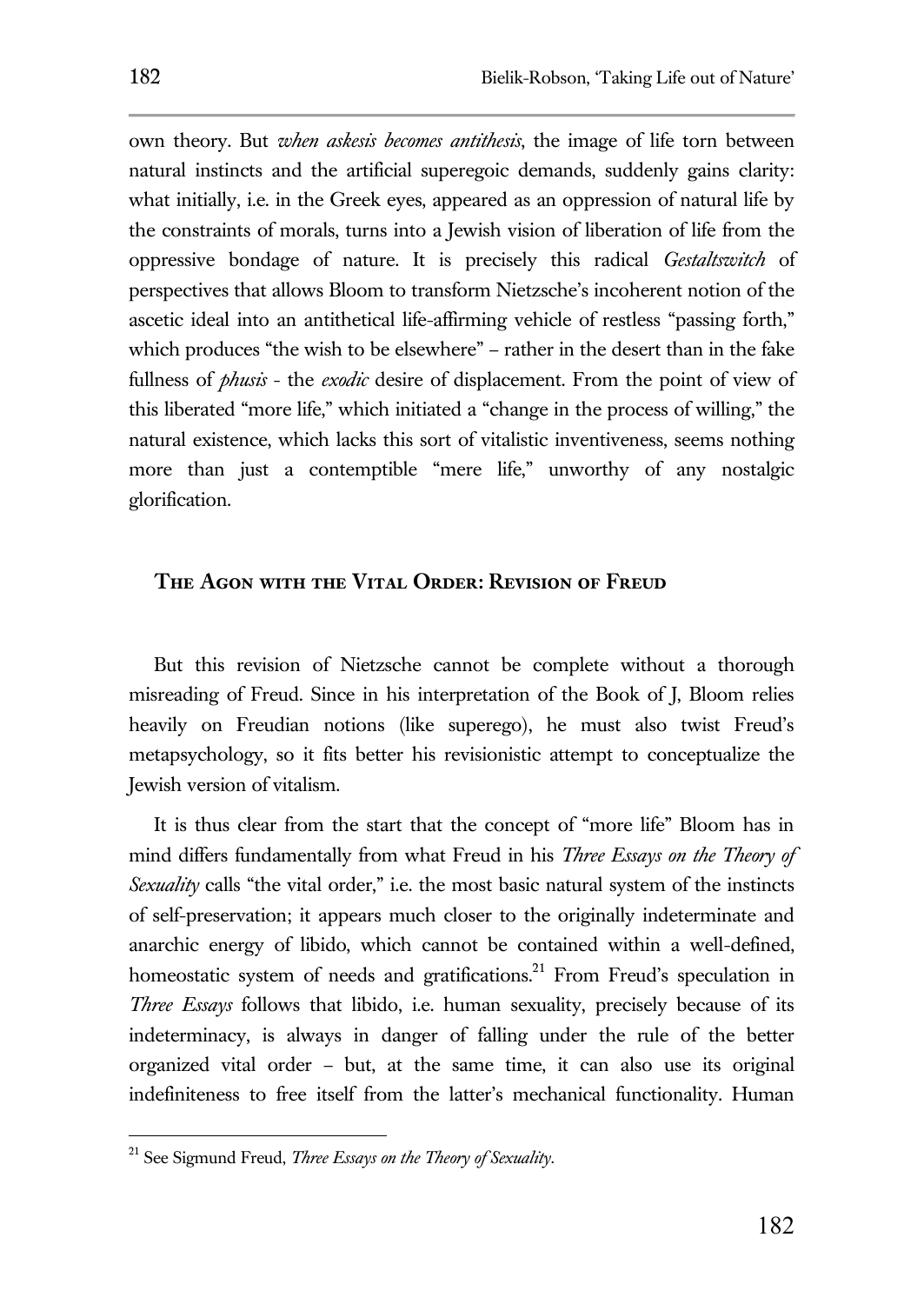sexual drive may thus be inchoate, premature and deficient when compared to well-determined self-preservatory instincts – yet, this can also be seen as its advantage.

The story told by Freud in *Three Essays* goes as follows. In the first stage of development, libido has to learn from the better formed self-preservatory instincts and *lean on* (*anaclisis*, *Anlehnung*) on their vital functions, like feeding or defecating, to use their objects for autoerotic purposes. Soon, however, this seemingly subservient "propping" turns into "wrestling," and *anaclisis* takes on the form of *agon*. In one of his best pieces, "Wrestling Sigmund" from *Breaking of the Vessels*, Bloom boldly juxtaposes the story of wrestling Jacob from the biblical writer J with Freud's account of the beginning of human sexuality, thus giving a peculiar agonistic twist to the Freudian notion of *Anlehnung*. The picture that emerges out of the ingenious interference of two images – Jacob wrestling with the Angel of Death and human infant sucking maternal breast – presents human sexuality as a drive that fights with the vital order in refusing to be imprisoned by its mere natural functionality, the inexorable homeostasis of *phusis*. Using our concepts, we could say that here life fights against life, or, to be more precise, that human sexuality, forming the daring figure of "more life," opposes the system of self-preservation, which forms a humble figure of "mere life." It may thus seem that "wrestling a divine angel is rather a contrast to sucking one's mother breast, and achieving the name Israel is pretty unrelated to the inauguration of the sexual drive, $n^2$  yet, Bloom insists, these two narratives tell the same story:

*All human sexuality is tropological*, whereas we all of us desperately need and long for it to be literal… As Laplanche says, expounding Freud: 'Sexuality in its entirety is in the slight deviation, the *clinamen* from the function.' Or as I would phrase it, *our sexuality is in its very origins a misprision, a strong misreading, on the infant's part, of the vital order*… I call Freud… 'Wrestling Sigmund,' because again he is a poet of Sublime agon, here an agon between sexuality and the vital order. Our sexuality is like Jacob, and the vital order is like that among the Elohim with whom our wily and heroic ancestor wrestled, until he had won the great name of Israel. Sexuality and Jacob triumph, but at the terrible expense of a crippling. All our lives long we search in vain, unknowingly, for the lost object, when even that object was a

<sup>22</sup> Bloom, *The Breaking of the Vessels*, 69-70.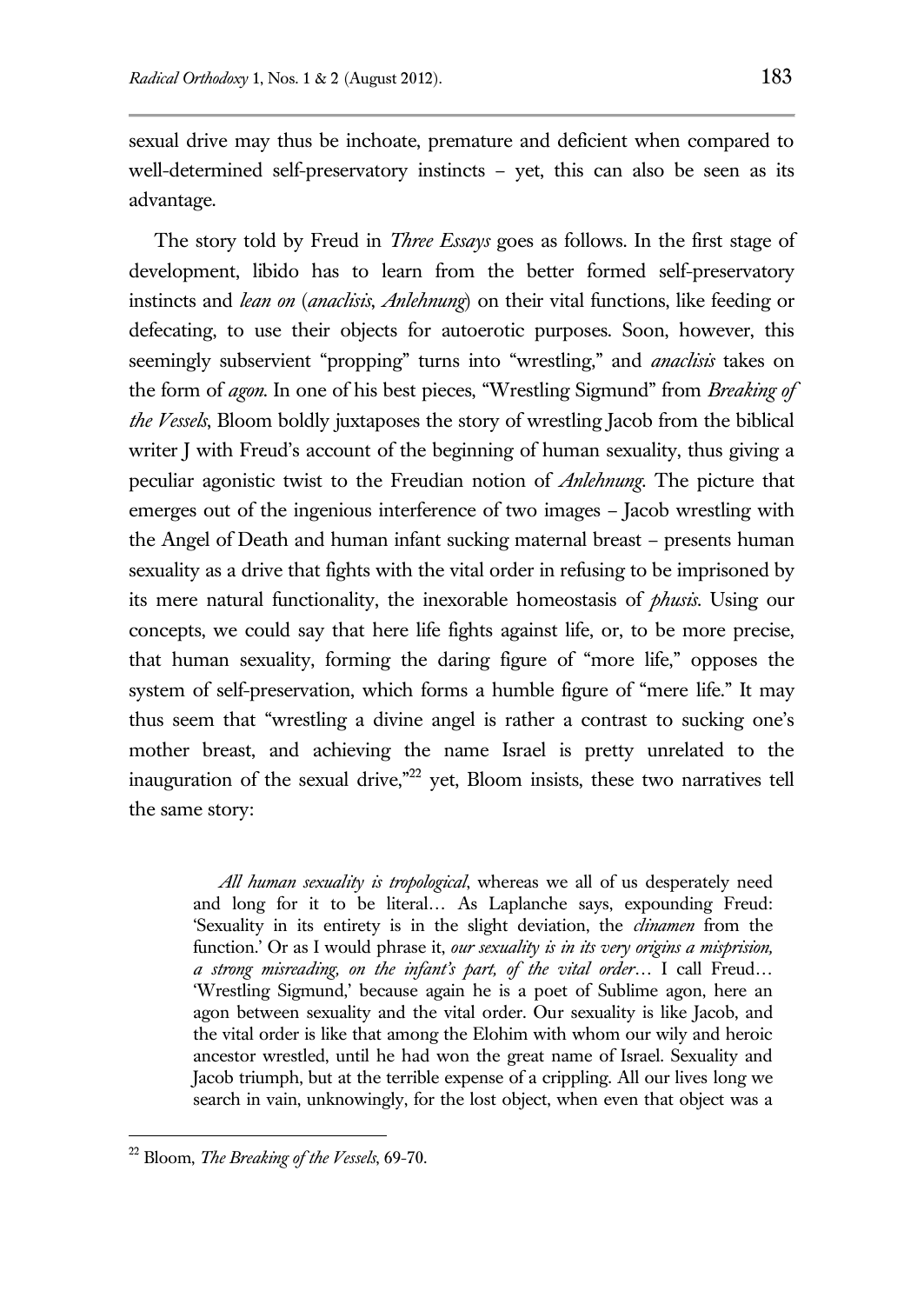*clinamen* away from the true aim. And yet we search incessantly, do experience satisfactions, however marginal, and win our real if limited triumph over the vital order. Like Jacob, we keep passing Penuel, limping on our hips. $^{23}$ 

Bloom offers here a Jewish version of sublimation which differs considerably from the teachings of "divine Plato" (as Freud calls him in the introduction to *Three Essays*). Instead of a winged Eros that flies above its abandoned, material objects to become unencumbered and purely spiritual, we get an image of an impaired, limping hero who managed to detach himself from the lethal embrace with the vital order and thus restlessly "passes forth," though severely damaged in his natural vitality. Instead of a Spirit which rises above matter in a triumphant ascension towards the supranatural sun, we see an anxious quester, walking through a horizontal desert away from the Egypt of nature, but always "limping," always endangered by the fall into the snares of the "vital order."

In this version of sublimating antithesis, nature is not so easily abandoned. The Exodus from nature, from the seduction of "propping" (*Anlehnung*) on the certainties of the vital order, is a hard won victory that agrees with the fundamental dissatisfaction of the sexual drive: in not being able to find its true object (which, in fact, does not exist), it transforms everything natural into something figurative, i.e. something else that it actually is, an eternally vague object of desire (it is thus also a moment of the birth of language). *Anaclisis*, therefore, is a critical phase both of the greatest danger and the greatest chance: it is an agon which may be either won or lost. It may either bow down the

<sup>23</sup> In *Life and Death in Psychoanalysis* Laplanche distinguishes very clearly between *drive* and *function*: "*function, need,* and *instinct* characterize generally the vital register of self-preservation in opposition to the sexual register"; Laplanche, *Life and Death in Psychoanalysis*, 16. "Thus the sexual object is not identical to the object of the function, but is displaced in relation to it; they are in a relation of essential *contiguity* which leads us to slide almost indifferently from one to the other, from the milk to the breast as its symbol" (ibid., 20). And further: "Sexuality in its entirety is in the slight deviation, the *clinamen* from the function. It is in the *clinamen* insofar as the latter results in an autoerotic internalization" (ibid., 22). The drive "mimics, displaces, and *denatures the instinct*" (ibid., 22; my emphasis). This is why, in the end, "The whole of sexuality, or at least the whole of infantile sexuality, *ends up by becoming perversion*" (ibid., 23; my emphasis). "Now sexuality, in its entirety, in the human infant, lies in a movement which *deflects* the instinct, *metaphorizes* its aim, *displaces* and *internalizes* its object, and concentrates its source on what is ultimately a minimal zone, the erotogenic zone" (ibid., 23; my emphasis).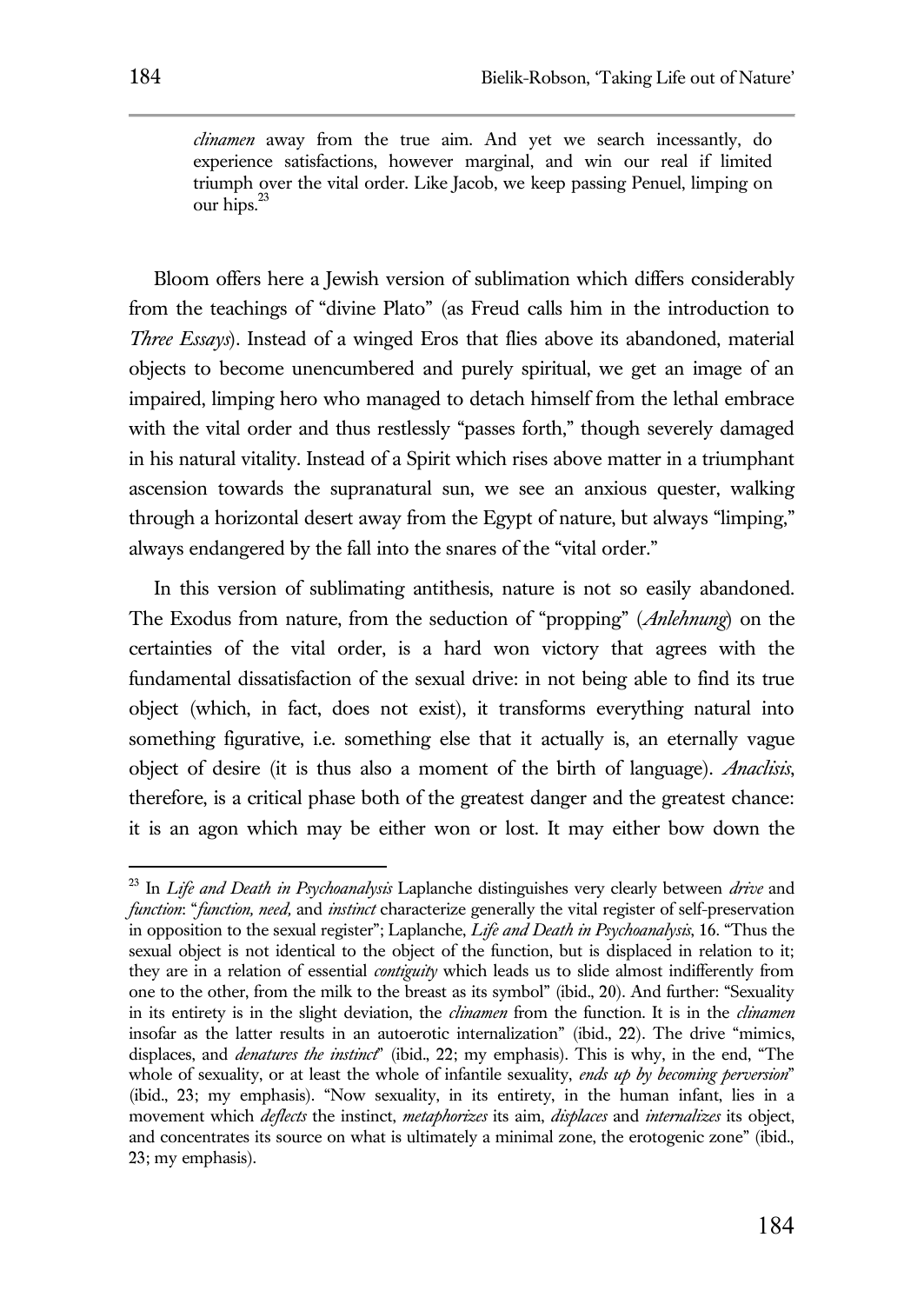sexual drive and turn it into a quasi-natural force imitating animal instincts, condemned to their naturalistic model of homeostasis and "health" ("to move around in a circle") – or, to the contrary, surrender the vital order to libido and allow vital instincts to be "troped" beyond its boringly "healthy" and literal mere functionality into the realm of more tender and more transgressive Yeses. The drive may thus either fall into embrace with nature, or, due to the superegoic repression, give up on its early fixations, renounce all (dis)satisfactions offered by natural objects, and expand into a figurative force, creating a desire for meaning in the domain where previously there was nothing but pure, senseless functionality.

This agonistic Eros, therefore, is not just an instinct of life as opposed to the instinct of death, closed within the repetitive circle of *phusis*, but a power of figuration wrestling both with life and death as a cycle of mere functions. It is no longer sexuality forced to conform with the natural need of self-preservation, but an *Erros*, eros and error combined: an energy of primordial *libido* that regains its original "erring" indeterminacy, which now serves not as its default but as its main asset and advantage. For, once it detaches itself from the vital order, it immediately begins to *err*: it crosses the limits of the functional system of *phusis* and wanders out from the Egypt of nature into the desert of open possibilities. *Erros* refuses to be closed within boredom of natural life, which just "piles life upon life," unable by itself to produce a one grain of meaning, but, unlike in the more traditional, Greek influenced teaching on sublimation and askesis, it does not reject life altogether. Quite to the contrary, instead of negating life, it regains its original anarchic libidinal form and, by liberating it from the confines of natural repetition, transforms life into an exciting "quest romance" of continuous "crossing" and "passing forth" that began with the most paradigmatic of all *Shem* heroes, Jacob at Penuel.

*Erros*, therefore, is precisely what Derrida calls "the most living in life itself" that cannot be confused with the natural, "physical" and functional, appearance of "mere life." It denounces *phusis* as a primordial site of the living, by exposing it as life's fallen, secondary manifestation, from which life as such can be saved: rescued from the creaturely fall, where it is forced to repeat the functional and necessitarian path of "mere life," and elevated to the messianic and creative level of "more life." And if I am right in my interpretation of Bloom's messianic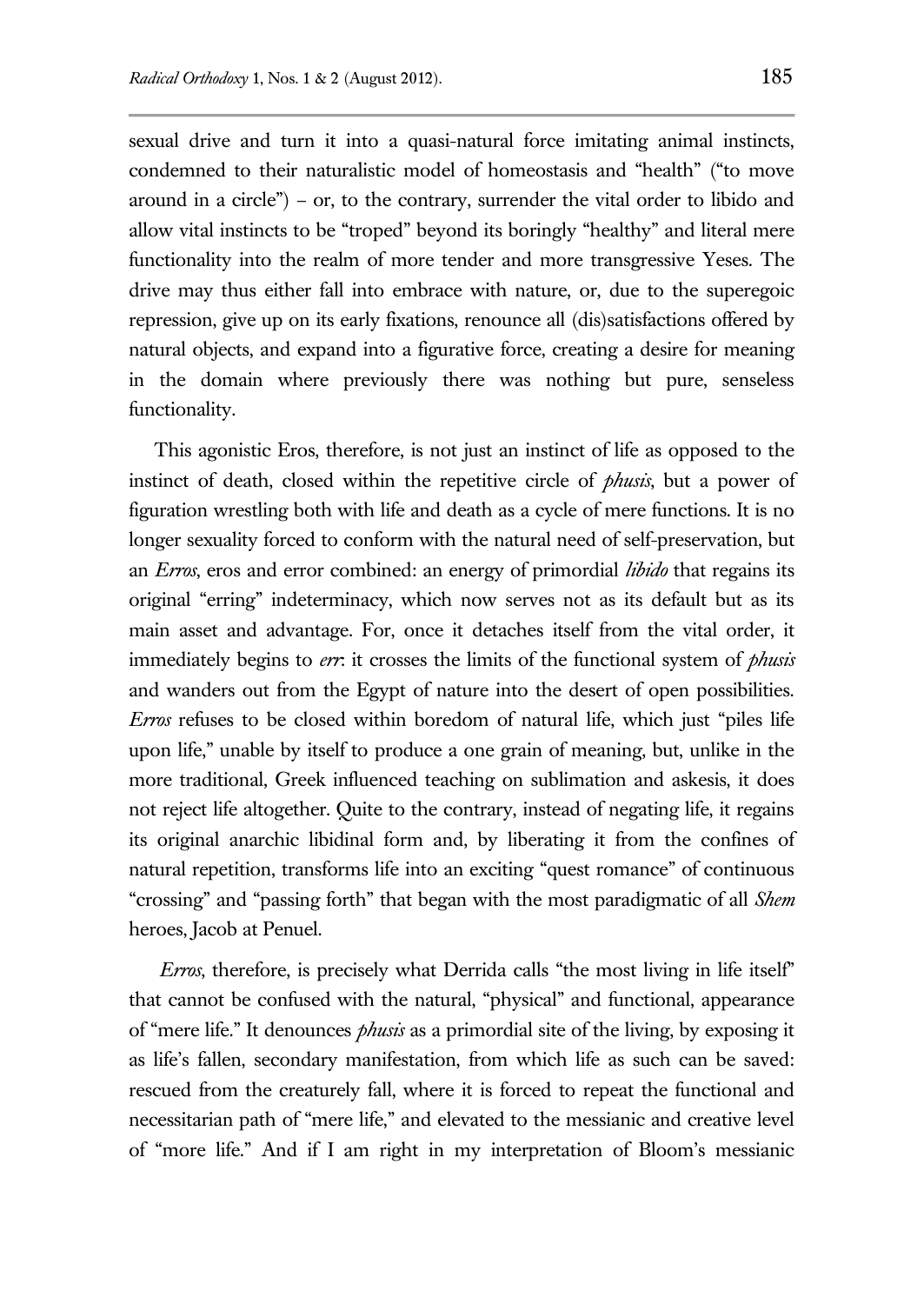vitalism, this redemption can only be anticipated in the denaturalized vitality of human being, who, as such, becomes the true *Fürsprech der Kreatur*: the bearer of hope for all creaturely existence, who "chooses life" by taking it out from the natural ambivalence of "life-and-death."

#### **Bibliography**

- Benjamin, Walter. "Der Erzähler. Betrachtungen zum Werk Nikolai Lesskows." In *Gesammelte Schriften*, Bd. II, 2. Frankfurt/Main: Suhrkamp, 1977.
- Bloom, Harold. *Kabbalah and Criticism*. New York: Continuum, 1975.
- Bloom, Harold. *The Breaking of the Vessels*. *The Wellek Library Lectures at the University of California*. Ed. F. Lentricchia. Chicago: The University of Chicago Press, 1982.
- Bloom, Harold. *The Book of J*. New York: Harper Publishers, 1990.
- Derrida, Jacques. *Acts of Religion*. Ed. Gil Anidjar. New York and London: Routledge, 2002.
- Freud, Sigmund. *Three Essays on the Theory of Sexuality*. Trans. James Strachey. New York: Basic Books, 1962.
- Gutkind, Erich. *Choose Life. The Biblical Call to Revolt*. New York: Henry Shuman, 1952.
- Hadot, Pierre. *The Veil of Isis. An Essay on the History of the Idea of Nature*. Trans. Michael Chase. Cambridge, Mass: The Bellknap Press of Harvard University Press, 2006.
- Jonas, Hans. *Mortality and Morality. Search for God after Auschwitz*. Trans. Lawrence Vogel. Chicago, Evanston: Northwestern University Press, 1996.
- Laplanche, Jean. *Life and Death in Psychoanalysis*. Trans. Jeffrey Melham. Baltimore & London: The John Hopkins University Press, 1976.
- Löwith, Karl. *Meaning in History. The Theological Implications of the Philosophy of History*. Chicago: Chicago University Press, 1957.